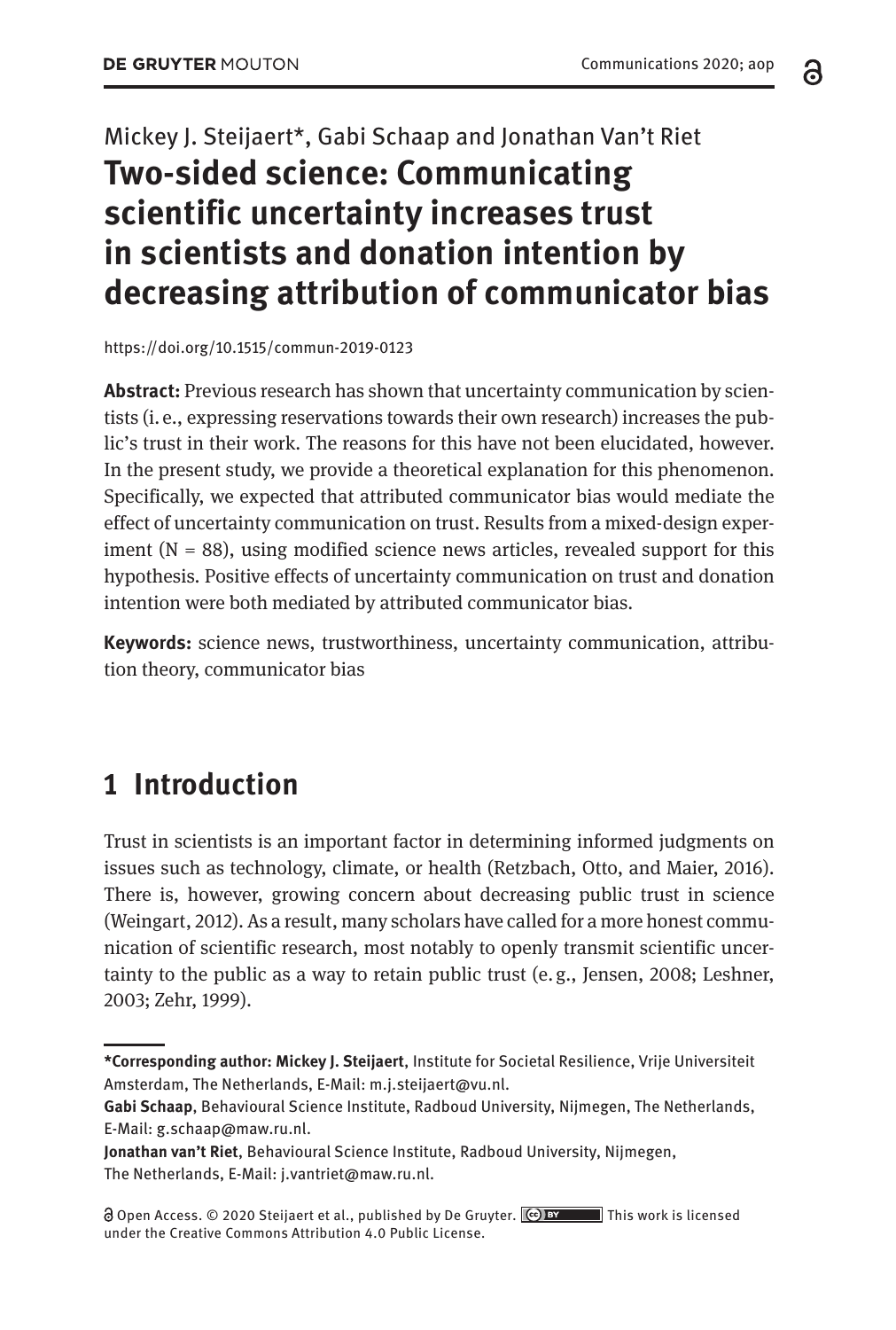Uncertainty and tentativeness are core features of the scientific endeavor: They ensure open and evidence-based debate within both the scientific and the public realm. In news media, however, scientific information is largely stripped of uncertainty (Pellechia, 1997; Singer, 1990; Stocking, 1999; Stocking and Holstein, 1993, 2009; Weiss and Singer, 1988). This may be the result of scientists' own reservations to communicate uncertainty. Although there is sometimes an incentive to communicate uncertainty in circumstances where it increases the chances of further research funding (Mellor, 2010), scientists also fear a loss of authority when they express uncertainty about their work (Post, 2016; Post and Maier, 2016). These fears may be unwarranted: There exists no compelling evidence that communicating scientific uncertainty negatively affects public perceptions of science. In fact, the evidence is quite mixed. Empirical research on the effects of uncertainty communication on perceptions of science or scientists sometimes yields positive effects (Crismore and Vande Kopple, 1997; Jensen, 2008; Retzbach et al., 2016), and sometimes yields no effects (Binder, Hillback, and Brossard, 2016; Jensen et al., 2011; Ratcliff, Jensen, Christy, Crossley, and Krakow, 2018; Thiebach, Mayweg-Paus, and Jucks, 2015; Winter, Kramer, Rosner, and Neubaum, 2015). These contradictory findings show that uncertainty has different effects in different contexts. How the context influences the effect of uncertainty is unclear, as the cognitive processes whereby individuals perceive and judge scientific uncertainty remain largely unidentified. The current study contributes to the literature by probing cognitive processes that may explain the effect of uncertainty communication on trust. To do so, the study applies concepts from attribution theory. Where scientists presumably fear that uncertainty communication damages their authority (Post and Maier, 2016), in this study we take an alternative position, assuming that scientists communicating uncertainty may be seen as more objective and less biased (Eisend, 2007). Thus, the current research explores to what extent the effect on trust of communicating uncertainty in science communication can be explained by attribution of communicator bias.

In addition, whereas prior research has been limited to perceptions of science, the perpetuation of science hinges in part on public willingness to devote financial resources to research. Therefore, in addition to measuring the effects on trust, this study goes one step further to investigate the behavioral consequences of uncertainty communication, focusing on the intention to donate to research as a dependent variable.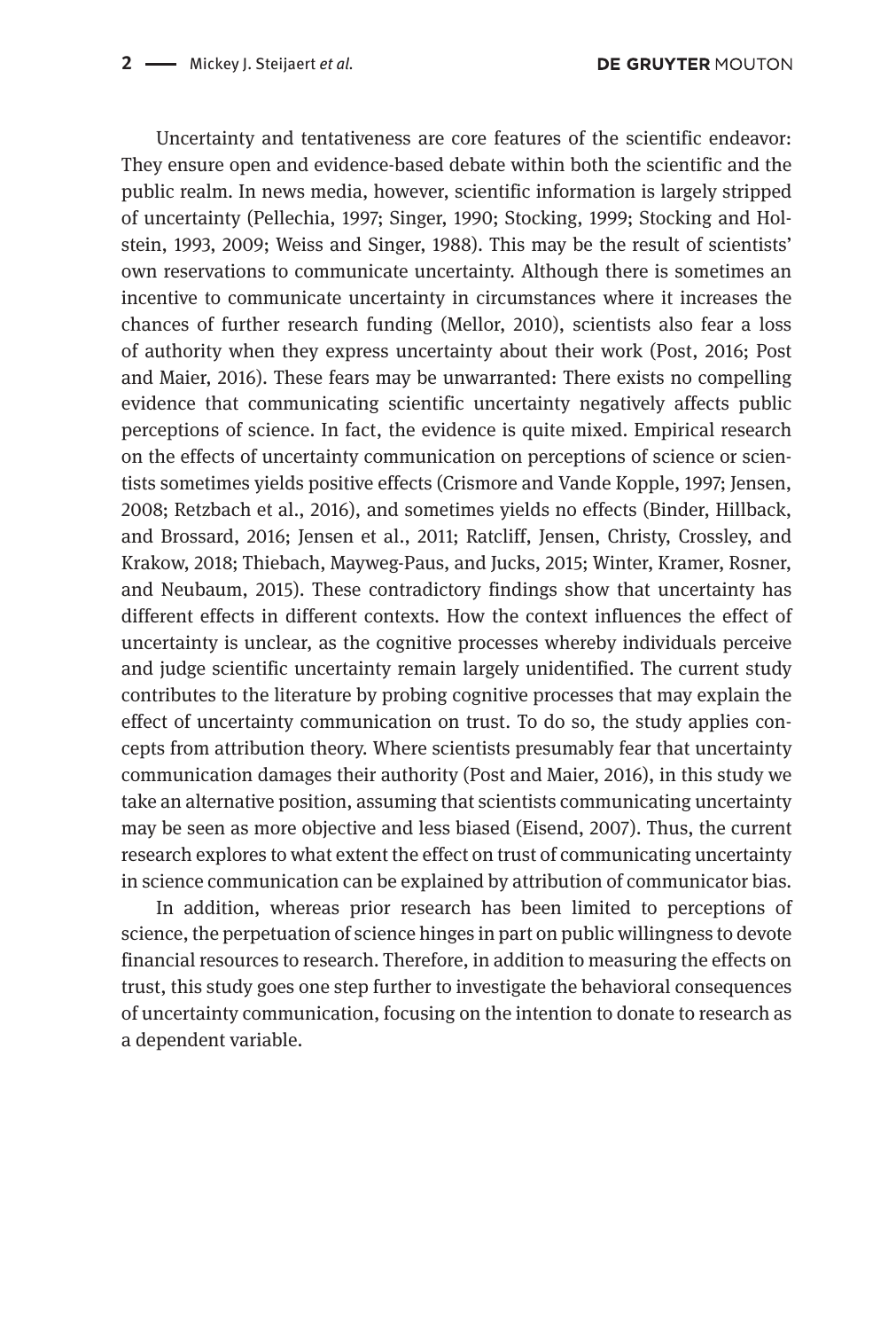#### **Trust in science and uncertainty**

In the current study, trust is conceptualized as the belief, resulting from cognitive evaluations, that a scientific communicator is inclined to communicate the truth as she or he actually sees it (Hovland, Janis, and Kelley, 1953; Jensen, 2008; O'Keefe, 2016; Whitehead, 1968). Trust is often seen as one dimension of communicator credibility, the other being a communicator's expertise or competence (O'Keefe, 2016).

The predictor of trust in this study is uncertainty communication in science news: the communication of any limitation or tentativeness to a certain study in the news. For example, researchers may point to the limited generalizability of their research, to limitations in the study design, or note that more research is needed before any definitive claims can be made (Peters and Dunwoody, 2016). While this may be sound scientific practice, it is more the exception than the rule in science communication to a lay public (Lai and Lane, 2009; Pellechia, 1997; Stocking, 1999). Previous research on uncertainty communication has investigated its effects on both trust, and on the more extensive concept of credibility – which includes perceived expertise. This research has yielded conflicting results, suggesting differential effects on trust, on the one hand, and credibility, on the other. Jensen (2008) found a positive effect of uncertainty communication on trust, while Retzbach et al. (2016) report a marginally positive effect on trust in scientists in general (i. e., not a scientist in a specific message), and Crismore and Vande Kopple (1997) found that readers perceived the author of a scientific text containing uncertainty as more believable.

In contrast, the perceived expertise of specific scientists, trust in medical professions, argument credibility, and personal certainty about technological risks appear not to be affected by uncertainty communication (Binder et al., 2016; Jensen, 2008; Jensen et al., 2011; Thiebach et al., 2015, Winter et al., 2015). Most notably, Ratcliff et al. (2018) failed to replicate Jensen's preliminary results in a larger sample, finding no effect of uncertainty on scientist credibility in health news. These conflicting results may in part be explained by the fact that, as Retzbach et al. (2016) argue, admitting uncertainties may enhance a scientist's perceived trustworthiness as it conveys a willingness to tell the truth. At the same time, it might *reduce* the perceived competence of scientists (i.e., expertise). Indeed, Hendriks, Kienhues and Bromme (2016a) found that admitting a study's flaws damaged an expert blogger's perceived expertise, while increasing levels of perceived integrity and benevolence. This has led some authors to conclude that trust is the aspect of a communicator's credibility most likely to be positively affected by communicating uncertainty, as it conveys a sense of objectivity or unbiased communication (Crismore and Vande Kopple, 1997;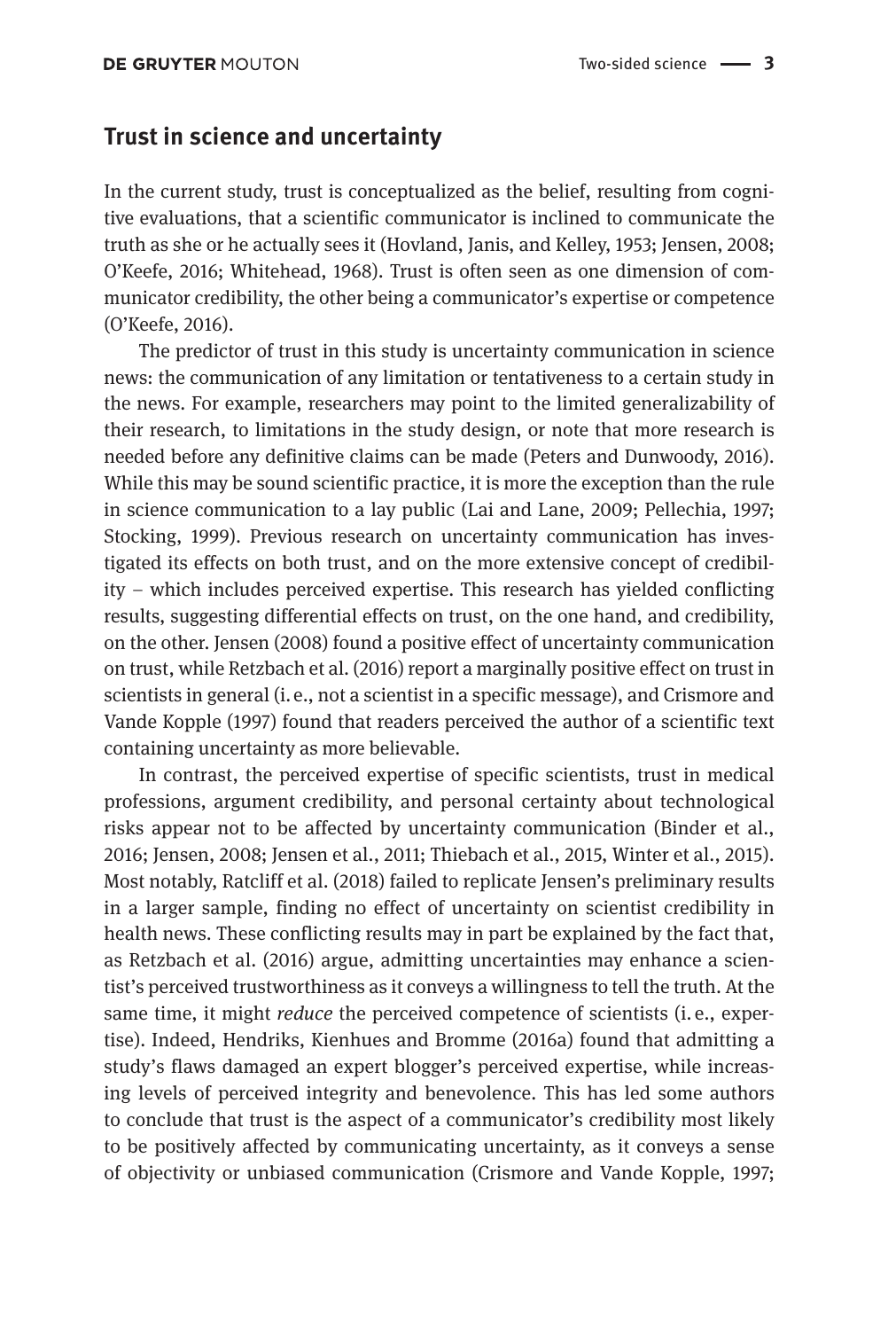Jensen, 2008; Retzbach et al., 2016). However, these assumptions are in need of substantiation.

In the current study, we focus on the impact of uncertainty communication on trust in a scientist in the news. Participants receive messages that are completely similar, except for the level of uncertainty that is communicated. We expect that beliefs about a scientist's objectivity and willingness to tell the truth are positively affected by communicating uncertainty.

H1: Communicating uncertainty by a scientist in science news will increase recipients' trust compared to communicating no uncertainty.

Trust in a scientist can be expected to increase positive behavior towards a scientist. Indeed, Wheeler (2009) found a significant positive effect of source credibility on intention to donate money to this person. Therefore, we expect first that uncertainty communication will positively affect the intention to donate, while research suggests that this relation is mediated by the degree of trust.

H2: Communicating uncertainty by a scientist will increase a recipients' intention to donate money to this scientist compared to communicating no uncertainty.

H3: Trust in a scientist will mediate the effect of uncertainty communication on donation intention.

### **Underlying mechanism: Attribution of communicator bias**

The above hypotheses rest on the assumption that trust in a scientist will increase because recipients will judge a scientist communicating uncertainty as being more objective and willing to tell the truth. It is, however, as of yet unclear *why* uncertainty communication would lead to increased trust (Jensen et al., 2011). Ratcliff et al. (2018) argue that "sensing that an article has incomplete or undisclosed data can give the impression of an underlying attempt to persuade rather than inform" (p. 116). We substantiate this argument by lending insights from attribution theory. Specifically, the attribution of communicator bias by the recipient may provide a theoretical contribution by proposing a causal mechanism explaining the effect of uncertainty on trust.

Attribution theory entails the study of perceived causation, or the perception or inference of a cause (Kelley and Michela, 1980). Its basic assumption is that individuals interpret behavior in terms of its causes and determine their reaction to the behavior accordingly (Crowley and Hoyer, 1994). A key concept in attribution theory in communication is the concept of communicator bias. This concept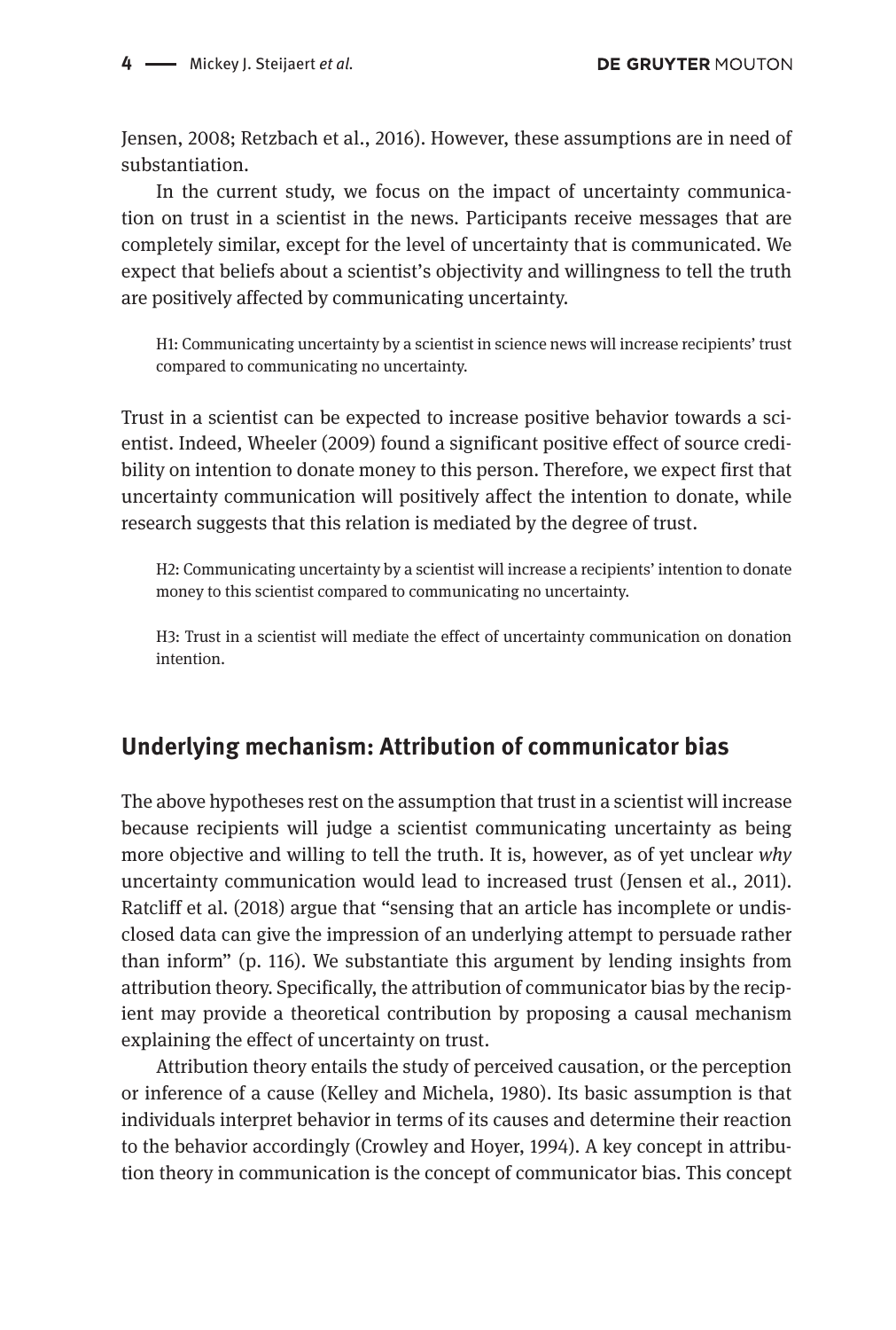refers to different attributed motivations that explain why a given communicator would fail to convey a truthful message. Attribution theory predicts that a claim made by a source perceived as biased will be discounted (Kelley, 1973).

An important source of communicator bias is an unwillingness to convey accurate information. If a communicator is perceived to be unwilling to convey information properly (e. g., because of external pressure or personal benefit), this leads to the attribution of communicator bias. Attribution of communicator bias, in turn, negatively affects trust. A communicator is more likely to be trusted if the position she or he advocates is inconsistent with what would be expected from biased sources (Eagly, Wood, and Chaiken, 1978; Kelley and Michela, 1980; O'Keefe, 2016; Wiener and Mowen, 1986).

Many studies in persuasion research have applied attribution theory especially in research on two-sided messages in marketing (Eisend, 2007). Two-sided messages are persuasive messages in which, alongside positive claims about a given product or service, negative facts are provided. Marketing researchers have found this technique to be a useful marketing tool in several contexts (Crowley and Hoyer, 1994; Pechmann, 1990).

According to Eisend (2007), attribution theory is the most apt at explaining the positive consequences of two-sided messages. Consumers can attribute claims "either to the advertiser's desire to sell the product or to actual characteristics of the product" (Eisend, 2007, p. 616). The first of these options would lead to communicator bias, since the advertiser is unwilling to convey a truthful message to sell the product. However, if an advertiser includes negative information in the message, this takes away grounds for attributing communicator bias, as it would signify the communicator acting against his or her own interest. Subsequently, the credibility of the advertiser is positively affected, increasing advertisement effectiveness (Eisend, 2007).

Science news with uncertain elements can be seen as an example of a twosided message, and might take away reasons to attribute communicator bias to the scientist. There are, after all, no perceived external pressures or possible benefits to the scientist that could motivate him or her to communicate the limitations. In short, the recipient is less likely to attribute communicator bias to a scientist communicating uncertainty, increasing trust (Eisend, 2007; Kelley and Michela, 1980). Whereas we might well be able to explain the positive effect of uncertainty communication on trust as found by Jensen (2008), Retzbach et al. (2016), and Crismore and Vande Kopple (1997) by the mediating effect of communicator bias, to date, this hypothesis has not yet been tested.

Thus, this study expects communication of uncertainty in science news to increase trust. Following the line of reasoning from attribution theory, this effect is mediated by a decrease in the attribution of communicator bias by the recipient: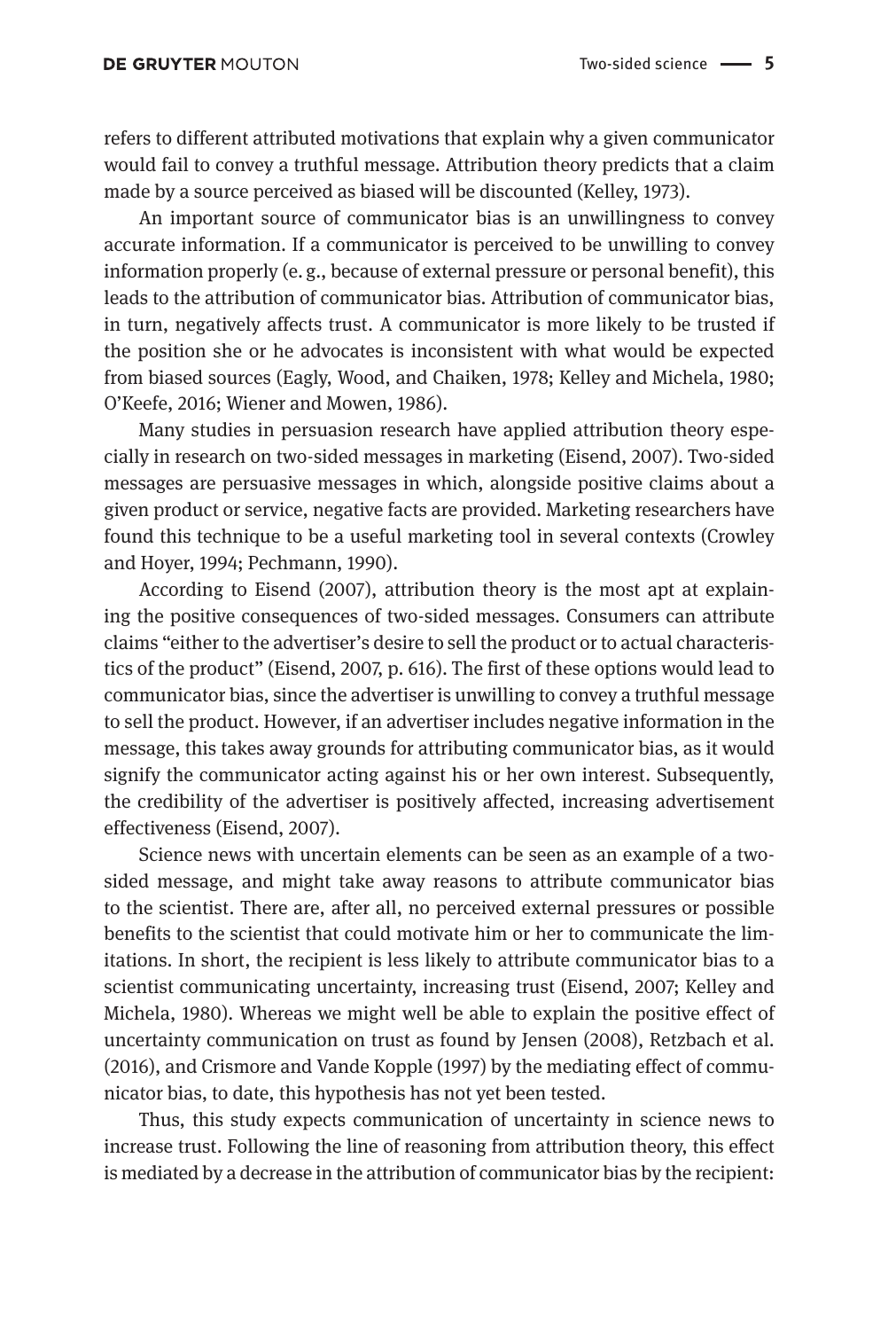H4: The positive effect on trust of communicating uncertainty by a scientist in science news is mediated by communicator bias.

## **2 Method**

#### **Design**

An online experiment was conducted using modified Dutch online science news articles and an online questionnaire following a 2 (within: uncertainty)  $x$  2 (between: condition order)  $x$  3 (between: article topic) mixed design.<sup>1</sup> Participants read two articles with different levels of uncertainty and completed a questionnaire after reading each article. To reduce the risk of order effects, the uncertainty conditions were counterbalanced: One half of participants started with the high-uncertainty article, the other half with the low-uncertainty article. In addition, to increase the generalizability of the results, three articles with different topics were created, each with both a high-uncertainty and a low-uncertainty version. Thus, the final design included twelve experimental groups and two measurements, in which every possible combination of uncertainty, condition order, and article topic was incorporated.

### **Participants**

A sample of university students was employed to test the theoretical assumptions. After approval by the faculty's ethics committee, participants were recruited using an online survey system at the university. They could read the articles and fill in the questionnaire from their laptop or desktop at home and were rewarded with study credits or a  $\epsilon$ 5.– coupon. Eleven participants, who did not meet the requirements of the study (proficient in Dutch; student or recently graduated;

**<sup>1</sup>** In the original experiment, involvement was manipulated as well and added as a between-group variable. However, the manipulation of involvement turned out to be unsuccessful, since an independent t-test of 0–100 involvement scale scores between involvement conditions revealed low and hardly significant between-group variance  $(\Delta M = 6.70, t(86) = -2.42, p = .018)$ . For reasons of brevity and clarity, we decided to omit the involvement variable from analysis. As we want to be transparent about how this experiment was set up and which measures were used, researchers interested in our unsuccessful manipulation of involvement can find our material, data, and analyses on the Open Science Framework.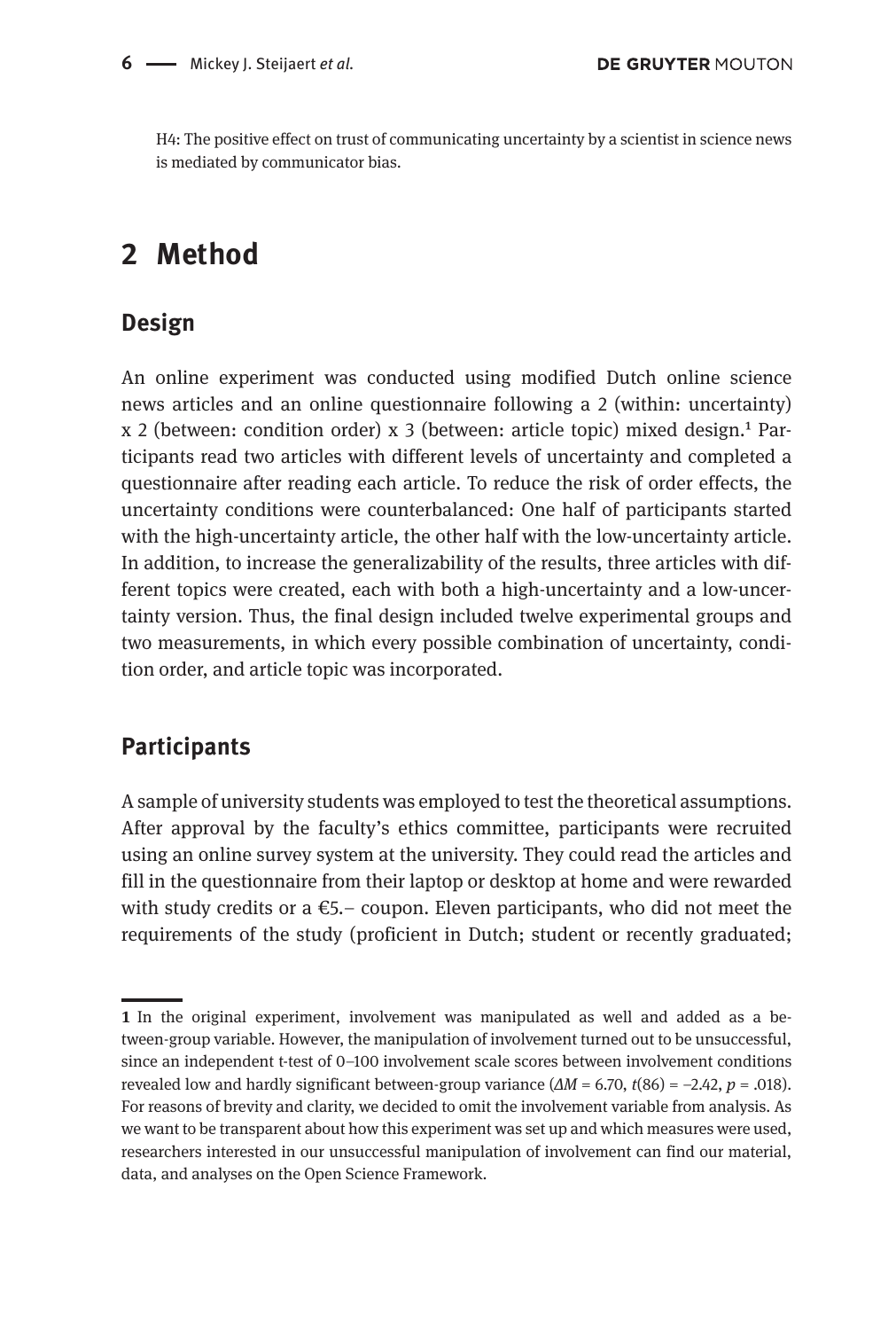age  $\langle 30 \rangle$ , were omitted from the analysis. The final sample ( $N = 88$ ) was therefore relatively homogeneous in terms of language, education, and age, and satisfies to detect within-subject effects of Cohen's  $f = 0.34$ .<sup>2</sup> Participants were asked about their gender (92 $\%$  female) and age ( $M = 20.69$ ,  $SD = 2.65$ ). Whereas there is no reason to suspect that gender substantially influences the cognitive mechanism under scrutiny, the fact that our sample consists of students may well influence the results. Being more attuned to the scientific process, students might react differently (i. e., more positively) to scientific uncertainty in the news. To check to what extent knowledge of the scientific enterprise influences the effect of uncertainty communication, participants were asked how many years in total they had spent in scientific education  $(M = 2.42, SD = 1.73)$ . The consquences for generalizing this study's results are further substantiated in the discussion section.

#### **Procedure**

All participants were asked for their written consent. Participants were then randomly assigned to one of the twelve groups. A randomization check showed that participants in different groups did not differ significantly in age, gender and years of university education.

After reading the first article, participants filled in a questionnaire measuring their scores on the relevant variables. To minimize risk of item bias, questions were rotated and filler questions were added to each list of questions. Subsequently, to decrease the risk of transfer errors between the two measurements, the participants completed a short cognitive test, consisting of ten easy mathematical calculations and a word-order assignment. Finally, the participants proceeded to the second article and a second questionnaire, and were debriefed with a short text stating the research goals and manipulations.

### **Stimulus material**

The three articles were modified versions of short medical items from several Dutch online news sources, which were selected to have minor relevance to the study's population. The first author of this study, who is also a professional

**<sup>2</sup>** Power analysis was performed using G\*Power software. The sample size was initially established using a standard effect size of Cohen's f=0.25. In doing to, however, we erroneously did not take into account correlation among repeated measures, which is why the final sample was not well suited to find moderately sized effects. We elaborate on this issue in the discussion section.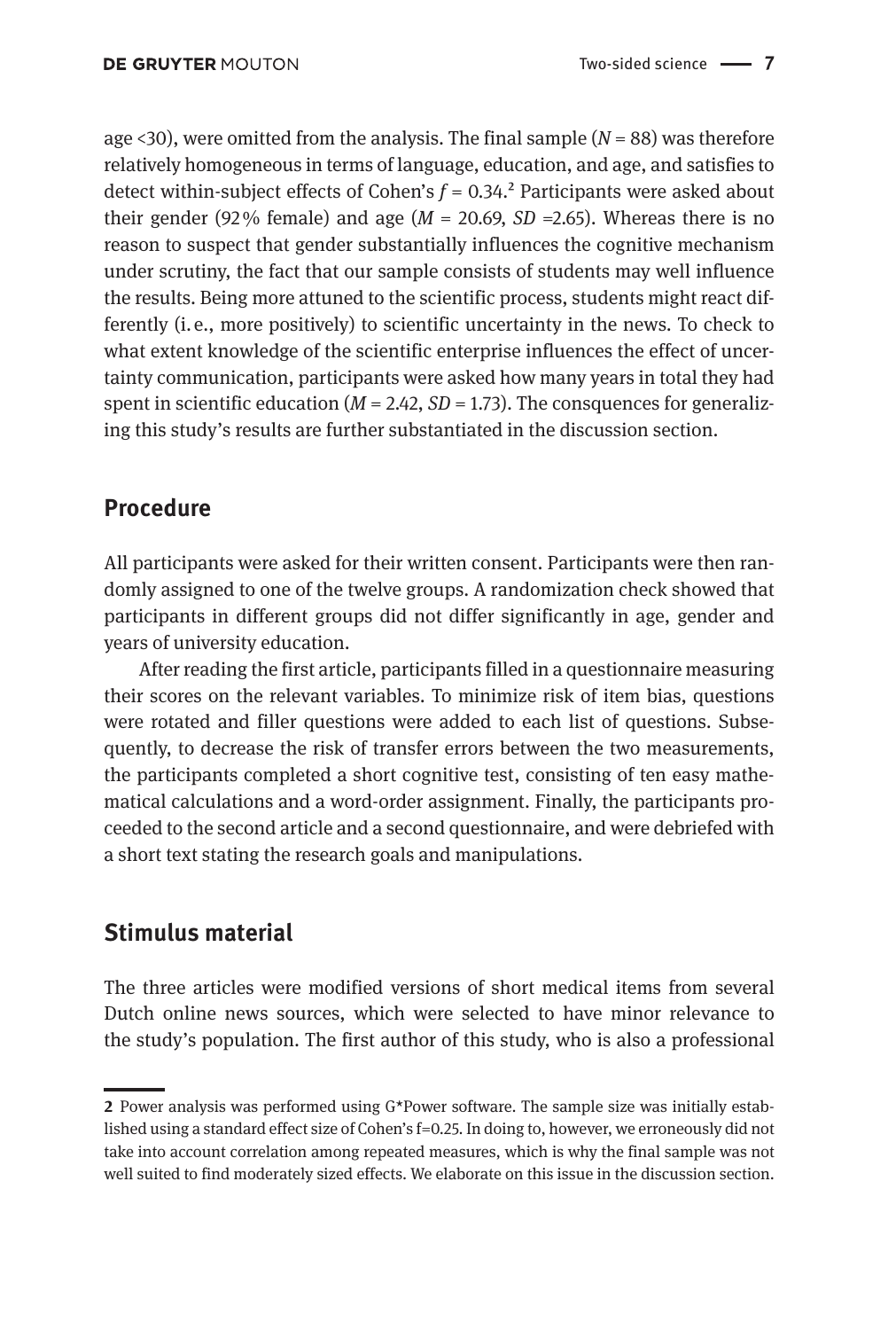science journalist, rewrote the articles. The first article, 'Bechterew', dealt with a study on a new treatment that could possibly aid patients with Bechterew disease. This article was adapted from a Dutch national business news website article discussing a study by Feagan et al. (2013) on Crohn's disease. 'Particulate matter', the second article, was adapted from a piece on a well-known Dutch science website concerning a study by Pedersen et al. (2013) and discussed a study that showed the negative influence of particulate matter on infants' health. Finally, the third article, 'Rhubarb', discussed a study that discarded claims about the negative effect of rhubarb on bones and joints. This article was adapted from a piece in a Dutch national newspaper that rejected claims about the harmful influence of coffee, and which was based on a study by Larsson, Drea, Jensen-Urstad, and Wolk (2015).

Two versions of each article were created, with different levels of uncertainty. Each introduced the lead author of the study discussed; a male doctor, who commented on the findings in the last paragraph of the article. Following Jensen (2008), the discussion sections of the original research articles were scanned for remarks on study limitations. In the high-uncertainty condition, the doctor was quoted as stating two of these limitations and notifying the reader that the study's results should be interpreted with caution. In contrast, in the low-uncertainty condition, the doctor provided two positive remarks on the study and called it a breakthrough. Besides topic and uncertainty, great care was taken to create articles that were completely similar in design, length and structure. Each of the six articles was presented in the format of a lifestyle news article on the largest Dutch online news website NU.nl. The stimulus material is published online on Open Science Framework.

As a manipulation check, three 0–100 visual analog scale items measured the extent to which participants felt the researchers' communicated uncertainty: 'Dr. [name of the researcher] pointed to the shortcomings of his research.'; 'Dr. [name of the researcher] did not doubt his study results.'; 'Dr. [name of the researcher] was uncertain about his study's results.', with 'totally disagree' and 'totally agree' as lower and upper bounds. Manipulation check indices were created for both high (*M* = 68.25, *SD* = 17.01) and low (*M* = 14.50, *SD* = 14.13) uncertainty conditions by taking the mean of the three items. A paired-samples t-test showed that the mean uncertainty index score was significantly higher in the high-uncertainty condition than in the low-uncertainty condition (*ΔM* = 53.75, *t*(87) = 21.04, *p* < .001), indicating that the uncertainty manipulation was effective.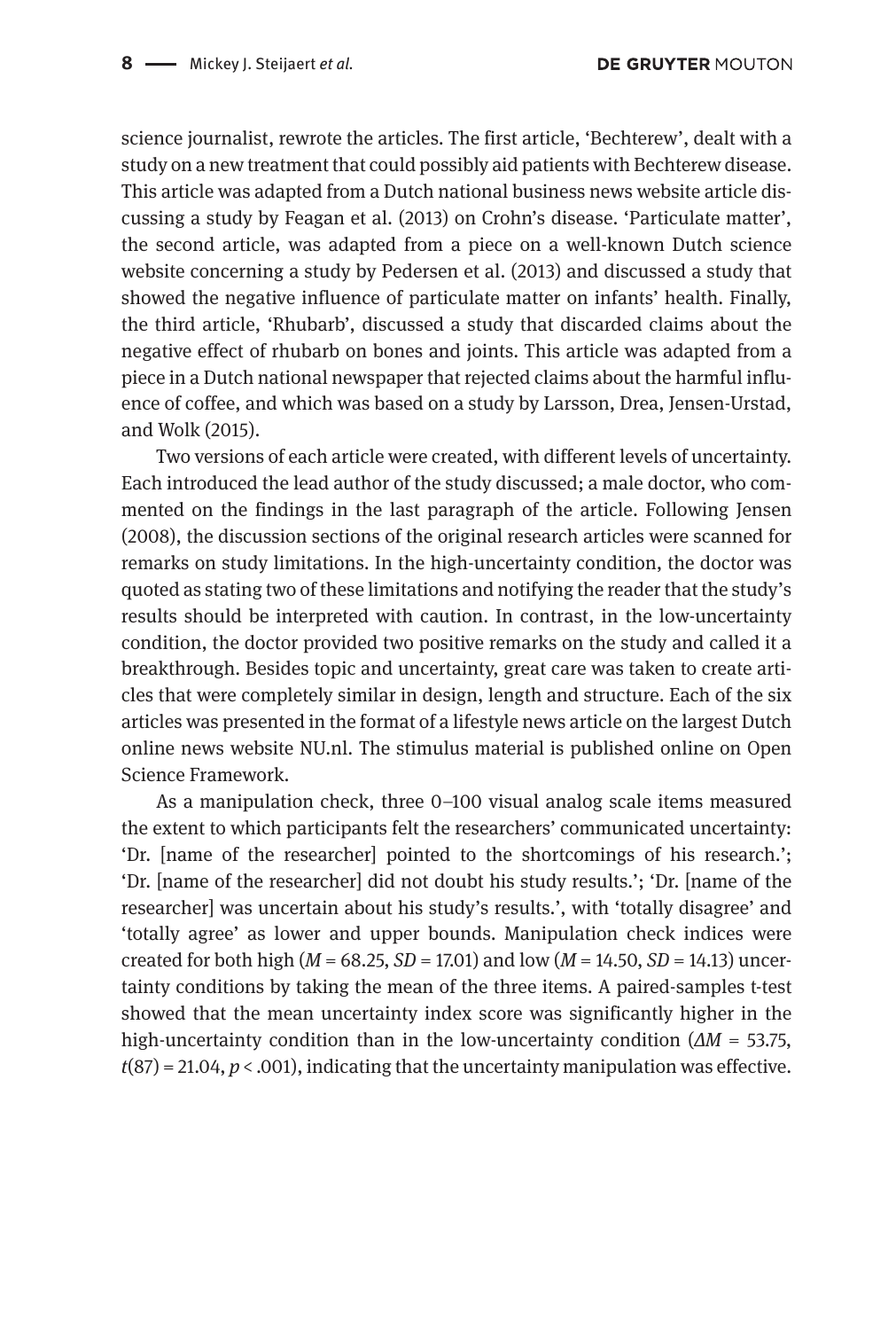#### **Measures**

**Communicator bias.** To measure attribution of communicator bias, a scale of four 0–100 visual analog scale items was developed to cover the varying causal attributions participants could apply regarding the quotes by the researcher in the article. One item was adopted from Sen and Lerman (2007), and several other items were developed to capture the richness of possible attributions. The items were tested in a pilot study  $(N = 50)$ , in which four items were found to form a reliable scale, which correlated strongly with relevant related variables. In the final measure, the following four items were used: 'In the article, Dr. (name of the researcher) mainly tries to [(lower bound:) promote his study]/[(upper bound:) inform the public correctly]'; 'While making his remarks, Dr. (name of the researcher) mainly thinks about [his own interests]/[the interests of the public]'; 'In the article, Dr. (name of the researcher) projects his research [as positively as possible]/[as realistically as possible]'; 'Dr. (name of the researcher) bases his remarks on his study [on the study's quality]/[on reasons that have nothing to do with the study's quality]'. Two 0–100 communicator bias scales were created for high (*M* = 25.70, *SD* = 13.66) and low (*M* = 52.45, *SD* = 17.78) uncertainty conditions by taking the mean of the four items. While for the high-uncertainty condition the scale's reliability was satisfactory ( $\alpha$  = .741), for the low-uncertainty condition it was somewhat low ( $\alpha$  = .656).

**Trust.** To measure trust, a scale was constructed using seven items from Gaziano and McGrath (1986). For every item, participants had to complete the sentence 'I think the lead scientist in the article, … (name of the researcher), …': '… is fair/… is unfair', '… is biased/… is unbiased', '… tells the whole story/… doesn't tell the whole story', '… is accurate/… is inaccurate', '… separates fact and opinion/… doesn't separate fact and opinion', '… can be trusted/… cannot be trusted', '… is grounded in facts/… is not grounded in facts'. Respondents used 0–100 visual analog scales to indicate their position between the two options for every item. Two 0–100 trust item scales were constructed for both high (*M* = 75.58,  $SD = 12.92$ ) and low ( $M = 55.05$ ,  $SD = 17.13$ ) uncertainty conditions by taking the mean of the seven items. Both trust item scales reached satisfactory reliability (*α*   $= .882; \alpha = .868$ ).

**Donation intention.** To measure donation intention, respondents were asked one single question: 'If you had ten euros to spend on scientific research, how much would you spend on Dr. (name of the researcher)'s research?' They were given a blank space to specify the amount of euros they would spend. To ease comparison of effect sizes, donation intention was recoded into a 0–100 interval, with 0 indicating no intention to donate any money whatsoever, and 100 indicating the intention to donate all available money  $(\epsilon 10, \cdot)$ . The variable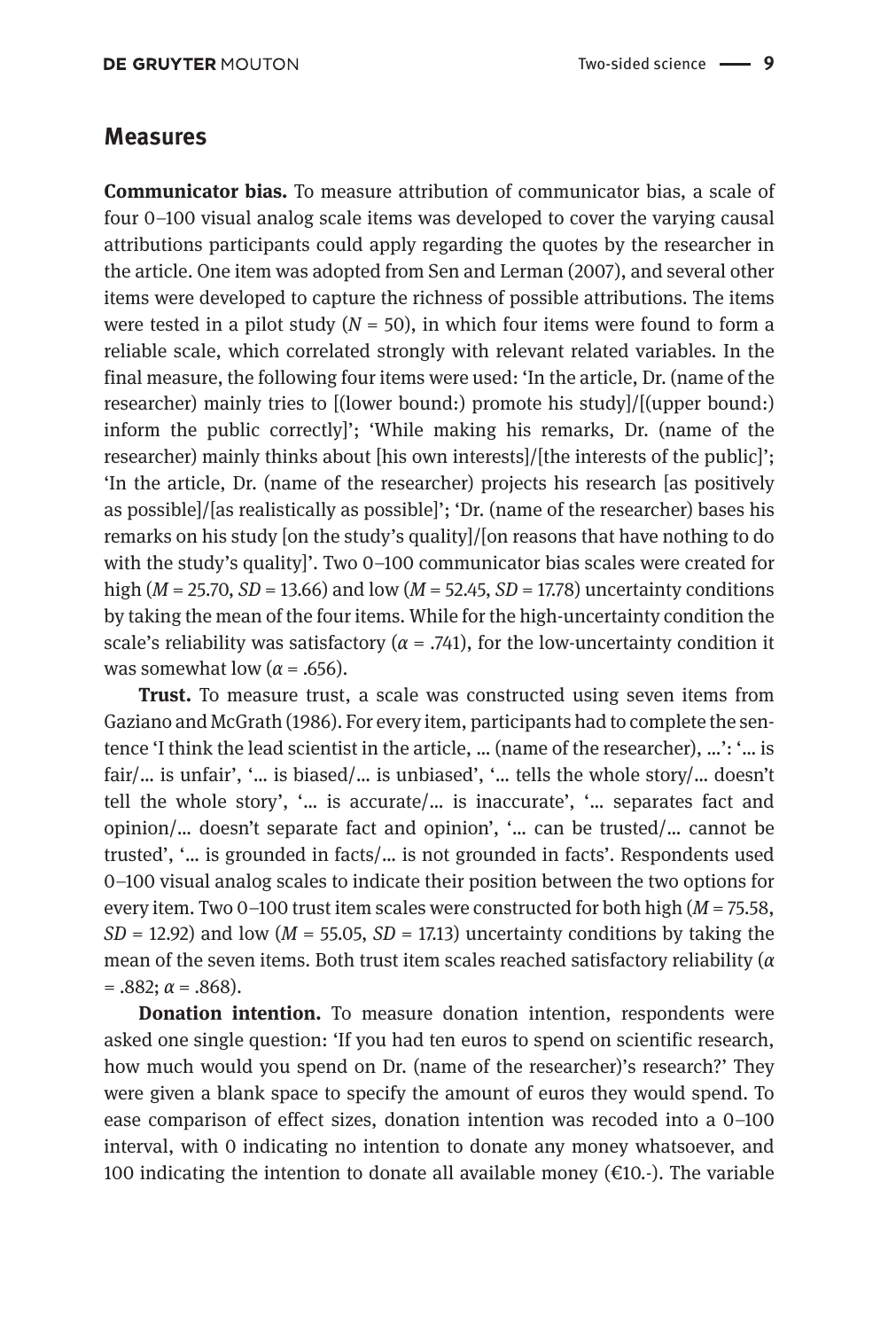was measured for both high ( $M = 45.68$ ,  $SD = 25.53$ ) and low ( $M = 33.01$ ,  $SD =$ 25.71) uncertainty conditions. Descriptive statistics of all relevant variables can be found in Table 1.

| N  | %     | Mean  | <b>SD</b> | Min.  | Max.   |
|----|-------|-------|-----------|-------|--------|
|    |       |       |           |       |        |
| 88 |       | 25.70 | 13.66     | 0.25  | 67.50  |
| 88 |       | 52.45 | 17.78     | 13.25 | 93.75  |
| 88 |       | 75.58 | 12.92     | 17.14 | 100.00 |
| 88 |       | 55.05 | 17.13     | 14.86 | 90.14  |
| 88 |       | 45.68 | 25.53     | .00.  | 100.00 |
| 88 |       | 33.01 | 25.71     | .00   | 100.00 |
|    |       |       |           |       |        |
| 81 | 92.0% |       |           |       |        |
| 88 |       | 20.69 | 2.65      | 17.00 | 29.00  |
| 88 |       | 2.42  | 1.73      | 1.00  | 8.00   |
|    |       |       |           |       |        |

**Table 1:** Descriptive statistics for relevant variables.

### **3 Results**

#### **Main effects**

First, Hypothesis 1 was tested, which states that uncertainty in science news articles positively influences trust in the scientist mentioned in the article. To this end, a three-way, mixed-model Analysis of Variance (ANOVA) was conducted, with trust as the dependent variable and uncertainty condition as random factor. To check for possible influences of the different experimental conditions, order (high-uncertainty article first versus low-uncertainty article first) and topic (which two out of the three health articles) were included as fixed factors. The analysis revealed a significant main effect of uncertainty on trust  $(F(1, 76) = 109.38, p <$ .001, *ηG²* = 0.34). Estimated marginal means analysis showed participants in the high-uncertainty condition scored higher on trust (*M* = 75.61, *SE* = 1.37) than participants in the low-uncertainty condition  $(M = 54.88, SE = 1.87)$ .

Both interactions with uncertainty order and topic revealed no significant effects, indicating that the effect is stable over conditions. In conclusion, the results show that the first hypothesis is supported by the experimental data.

Likewise, Hypothesis 2 expected a positive effect of uncertainty on donation intention. A similar mixed-model ANOVA, with donation intention as depend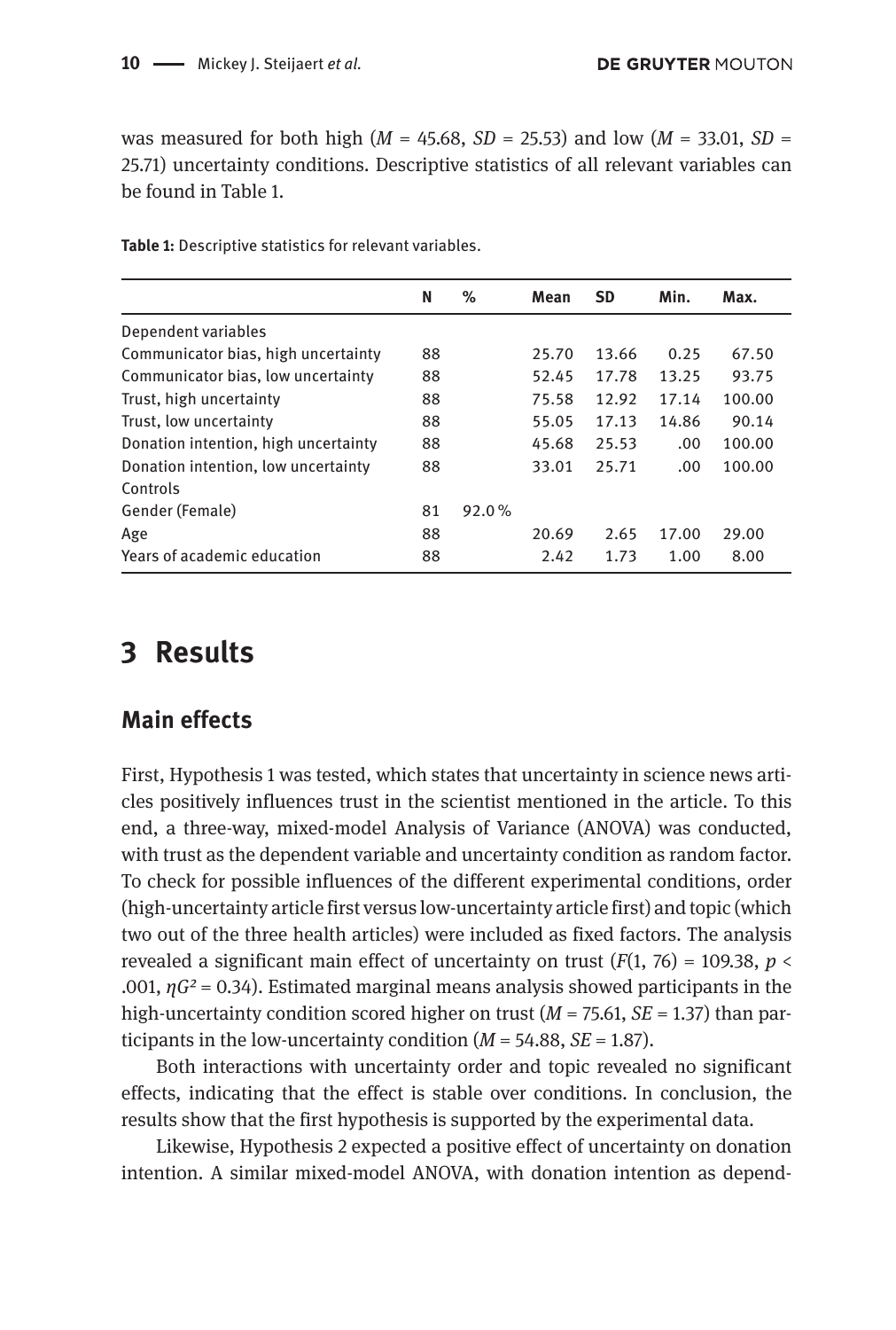ent variable, uncertainty condition as random factor and uncertainty order and topic as fixed factors, showed a significant difference in donation intention score between the uncertainty conditions  $(F(1, 76) = 29.78, p < .001, \eta G^2 = 0.07)$ . Participants in the high-uncertainty group (*M* = 45.71, *SE* = 2.65) were willing to donate on average  $\epsilon$ 1.30 more to the researcher in the article than participants in the low-uncertainty group ( $M = 32.88$ ,  $SE = 2.83$ ). While the interaction with topic showed no significance  $(F(5, 76) = 1.60, p = .171, \eta G^2 = 0.02)$ , the interaction with uncertainty order did  $(F(1, 76) = 5.29, p = .024, \eta G^2 = 0.01)$ . This indicates that the difference in donation intention between uncertainty conditions is influenced by the order of these conditions.

To gain insight into the interaction between uncertainty and uncertainty order, Table 2 shows the mean donation intention for the different uncertainty conditions and uncertainty order groups. The group means indicate that in both uncertainty order groups, participants in the high-uncertainty condition are willing to donate significantly more money to the researcher in the article than participants in the low-uncertainty condition.

This finding provides empirical support for the second hypothesis. The difference between conditions, though, is higher when the high-uncertainty article is read second (*ΔM* = 18.24) than when the high-uncertainty article is read first (*ΔM*  = 7.43). Thus, the influence of uncertainty on donation intention is strongest when participants read a high-uncertainty article *after* reading a low-uncertainty article.

**Table 2:** Mean donation intention scores for different experimental conditions ( $N = 88$ ).

|                                                | High uncertainty | Low uncertainty |
|------------------------------------------------|------------------|-----------------|
| High uncertainty first, low uncertainty second | 39.52 (3.69)     | 32.10 (3.95)    |
| Low uncertainty first, high uncertainty second | 51.90 (3.79)     | 33.65 (4.05)    |

*Note.* Standard deviations between brackets.

### **Mediation analyses**

Hypothesis 3 states that the effect of uncertainty on donation intention is mediated by trust. To test this hypothesis, we used the MEMORE-macro for SPSS (Montoya and Hayes, 2017). MEMORE estimates a complete path-analytic framework for repeated measures in one single analysis, using 10,000 bootstrap samples to generate 95 % confidence intervals regarding the direct, indirect, and total effect of uncertainty on trust. The results of this analysis are presented in Table 3; specific path coefficients are given in Figure 1.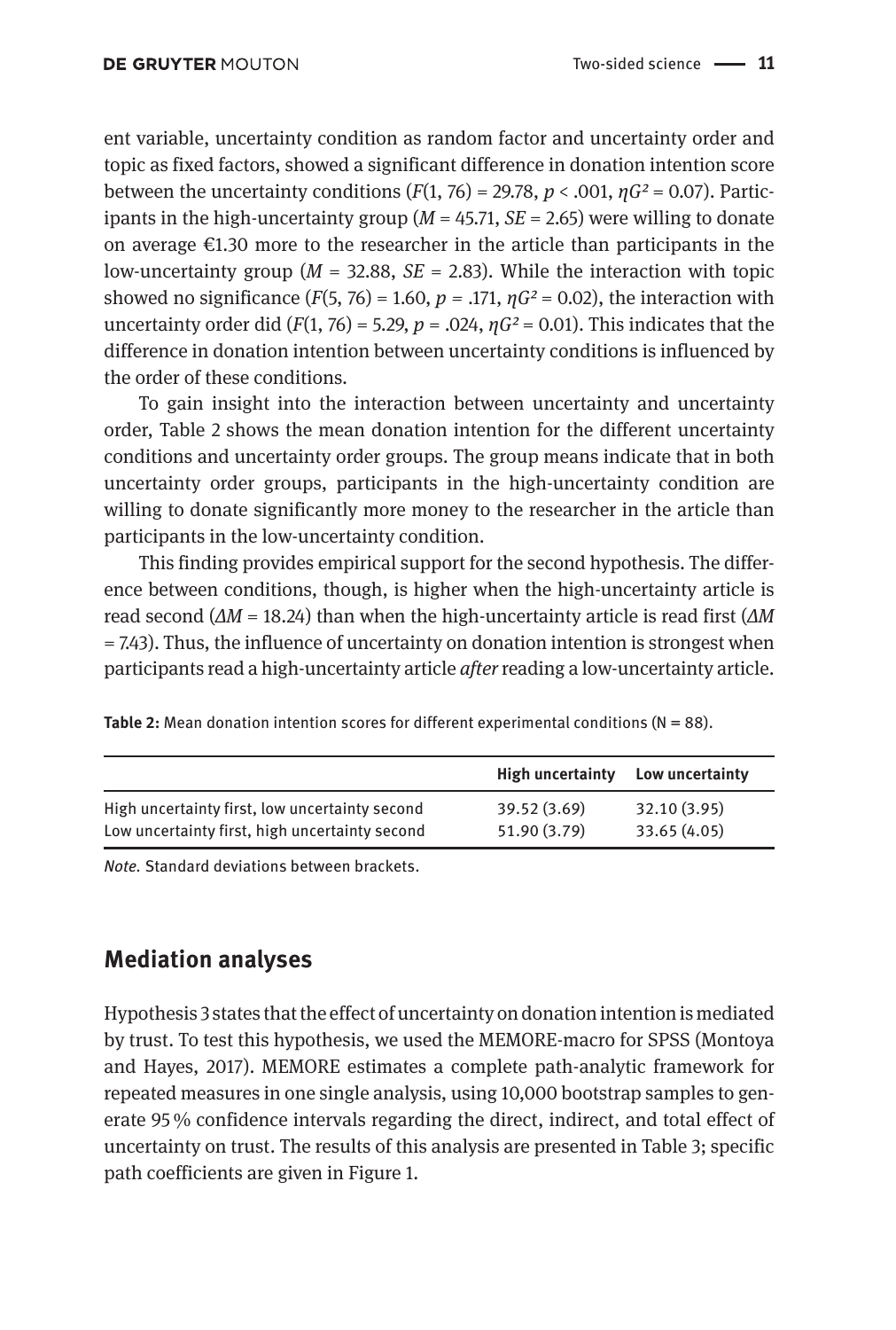**Table 3:** Mediation model effect sizes and 95 % confidence intervals on donation intention. X: uncertainty, M: trust  $(N = 88)$ .

| <b>Effect size</b> |         |       | <b>SE</b> | CI95%          |
|--------------------|---------|-------|-----------|----------------|
| Total effect       | 12.67   | $***$ | (2.57)    | $7.56 - 17.78$ |
| Direct effect      | $-1.51$ |       | (3.53)    | $-8.52 - 5.51$ |
| Indirect effect    | 14.17   | $***$ | (2.67)    | $8.84 - 19.37$ |
| R <sup>2</sup>     |         |       |           | .25            |

*\*p=<.05; \*\*p<.01; \*\*\*p<.001*



**Figure 1:** Effect of uncertainty ( $0 =$  low uncertainty,  $1 =$  high uncertainty) on donation intention  $(0-100)$  mediated through trust  $(0-100, N = 86)$ . Coefficients are unstandardized estimates and standard errors are reported between parentheses. The estimated indirect effect *ab* is 14.17 [8.84 – 19.38], and the total effect *c* is 12.67 (2.57), *p* < .001

We look at each path in the mediation model separately. Both the effect of uncertainty on trust (path  $a, b = 20.53, SE = 1.91, p < .001$ ) and the effect of trust on donation intention (path b,  $c = .69$ ,  $SE = .13$ ,  $p < .001$ ) are significant. In addition, Table 3 shows that the path coefficient for the indirect effect *ab* significantly deviates from zero  $(b = 14.17 [8.84 - 19.37])$ . This indicates that trust significantly mediates the effect of uncertainty on donation intention. The direct effect *c'* does not significantly differ from zero  $(b = -1.51, SE = 3.53, p = .67)$ , suggesting that trust completely mediates the effect of uncertainty on donation intention. Hypothesis 3 is thus in line with the empirical evidence.

Hypothesis 4 states that the influence of uncertainty on trust is mediated by communicator bias. To test this, we again used MEMORE confidence intervals with 10,000 bootstrap samples. The results of this analysis are presented in Table 4; specific path coefficients are given in Figure 2.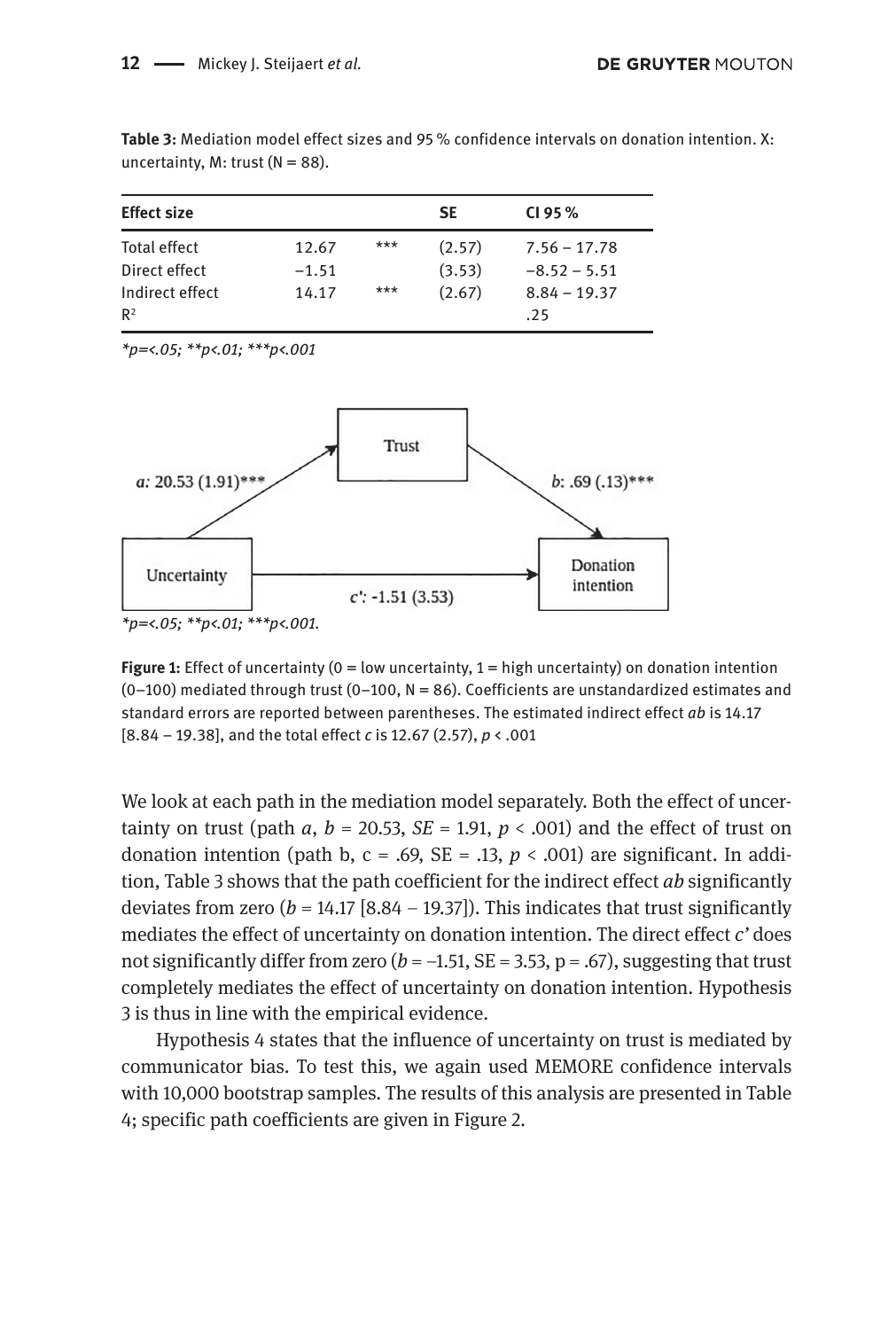| <b>Effect size</b>                |       |          | <b>SE</b> | CI 95 $%$              |
|-----------------------------------|-------|----------|-----------|------------------------|
| Total effect                      | 20.53 | $***$    | (1.91)    | $16.74 - 24.33$        |
| Direct effect                     | 5.37  | $^\star$ | (2.39)    | $.63 - 10.11$          |
| Indirect effect<br>R <sup>2</sup> | 15.16 | $***$    | (2.42)    | $10.66 - 20.04$<br>.47 |

**Table 4:** Mediation model effect sizes and 95 % confidence intervals on trust. X: uncertainty, M: communicator bias  $(N = 88)$ .

*\*p=<.05; \*\*p<.01; \*\*\*p<.001*



**Figure 2:** Effect of uncertainty ( $0 =$  low uncertainty,  $1 =$  high uncertainty) on trust ( $0-100$ ) mediated through communicator bias ( $0-100$ ,  $N = 86$ ). Coefficients are unstandardized estimates and standard errors are reported between parentheses. The estimated indirect effect *ab* is 15.16 [10.72 – 20.12], and the total effect *c* is 20.53 (1.91), *p* < .001

Both the effect of uncertainty on communicator bias (path  $a, b = -26.75, SE = 2.18$ ,  $p < .001$ ) and the effect of trust on donation intention (path b, b =  $-.57$ , SE = .07, *p* <.001) are significant. Table 4 shows that the indirect effect size *ab* significantly deviates from zero ( $b = 15.16$  [10.66 – 20.04]). This indicates that communicator bias significantly mediates the effect of uncertainty on trust. The direct effect remains significant when communicator bias is taken into account but is reduced substantially  $(b= 5.37$  [.63 – 10.11]). The statistical evidence thus suggests that, in line with Hypothesis 4, communicator bias largely mediates the effect of uncertainty on trust.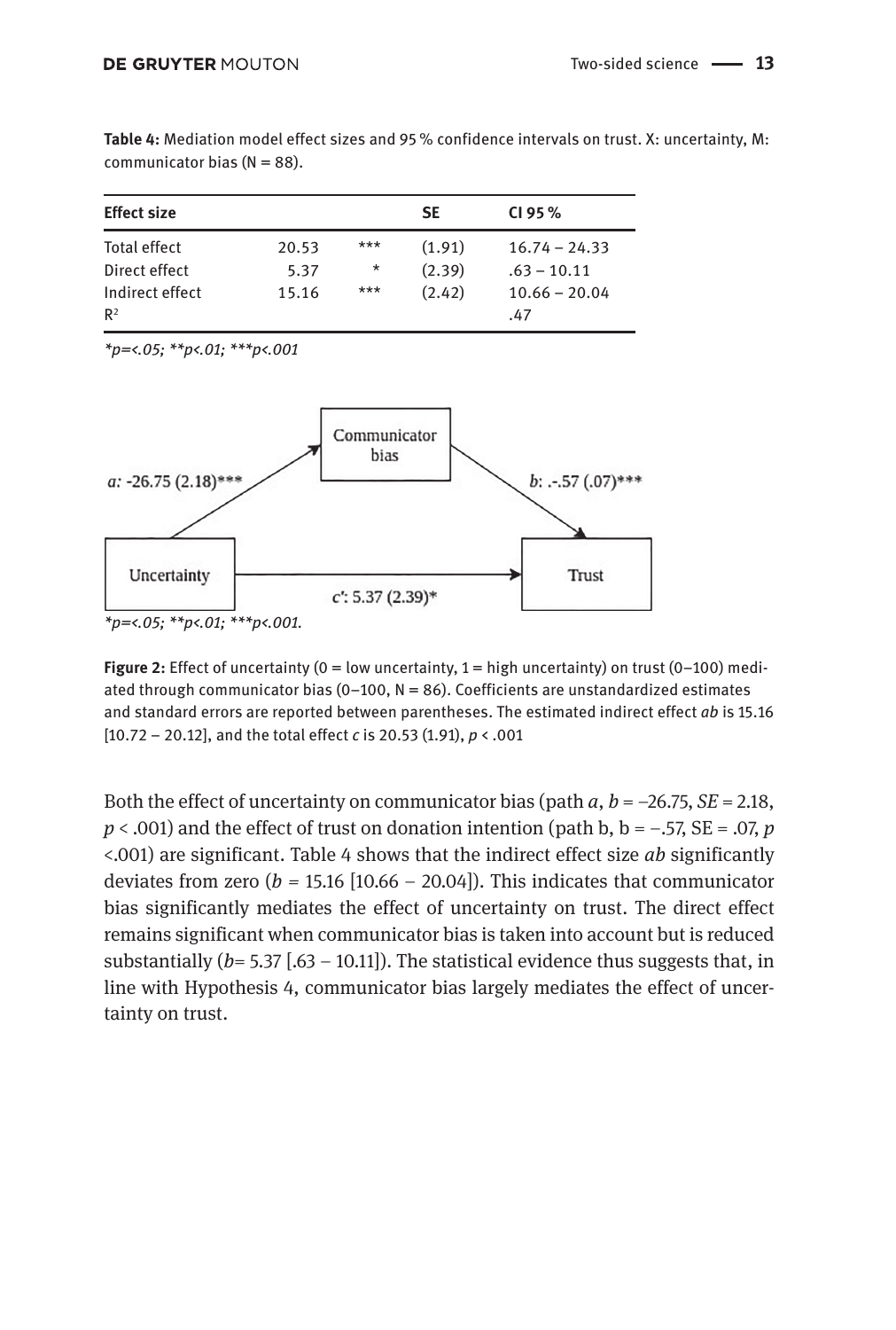### **4 Discussion**

Trust is an important factor in holding the fabric of society together. As science has an important role in feeding public debate with relevant and reliable knowledge, trust in science is especially pertinent (Peters and Dunwoody, 2016). For this reason, it is important to investigate the mechanisms that determine how people assign trust to a scientific communicator, especially in a time when many scientists worry about waning trust in science as an institution (Nerlich, 2017).

This research shows that trust in science benefits from the communication of uncertainty. After reading an article in which a scientist is quoted making clear statements about the uncertainty of his results, participants perceive the expert as more trustworthy than after reading an article in which such uncertainty is absent. Thus, this study confirms the finding by Jensen (2008) that uncertainty communication positively affects scientists' trustworthiness, and disconfirms opposite findings in studies indicating that uncertainty may have no effect on related variables such as trust in scientific professions in general, or argument credibility and scientist's expertise (Jensen, 2008; Jensen et al., 2011; Thiebach et al., 2015). Moreover, for the first time, this study provides evidence that trusting a scientist leads to greater willingness to donate money to his or her research.

As we discussed in the introduction, news representations of science often neglect to communicate uncertainties. This might be caused by scientists' own reservations, being afraid that communicating uncertainties weakens their authority. Other explanations include the perceived low news value of uncertainty: News consumers are seemingly only interested in clear-cut truths and not in the 'ifs or buts' of science. Not only journalists are to blame in this. Earlier studies have found press officers and scientists themselves leaving out uncertainties when communicating about science to accommodate journalists (Schat, Bossema, Numans, Smeets, and Burger, 2018; Sumner et al., 2014). Whatever the cause may be, the cognitive mechanism proposed in our study indicates that communicating doubts or nuances can have a positive effect on trust, and this might be a reason to include uncertainties in science communication.

This study aimed at providing a theoretical contribution by proposing a causal mechanism to explain the effect of uncertainty on trust. Attribution theory, which has been proposed as an explanation for the positive effect of two-sided marketing messages on persuasion (Eisend, 2007), was assumed to also explain the positive effect of communicating uncertainty in science news. Our results show that uncertainty communication significantly decreases the attribution of communicator bias to a scientist, that is, the perception that she or he is unwill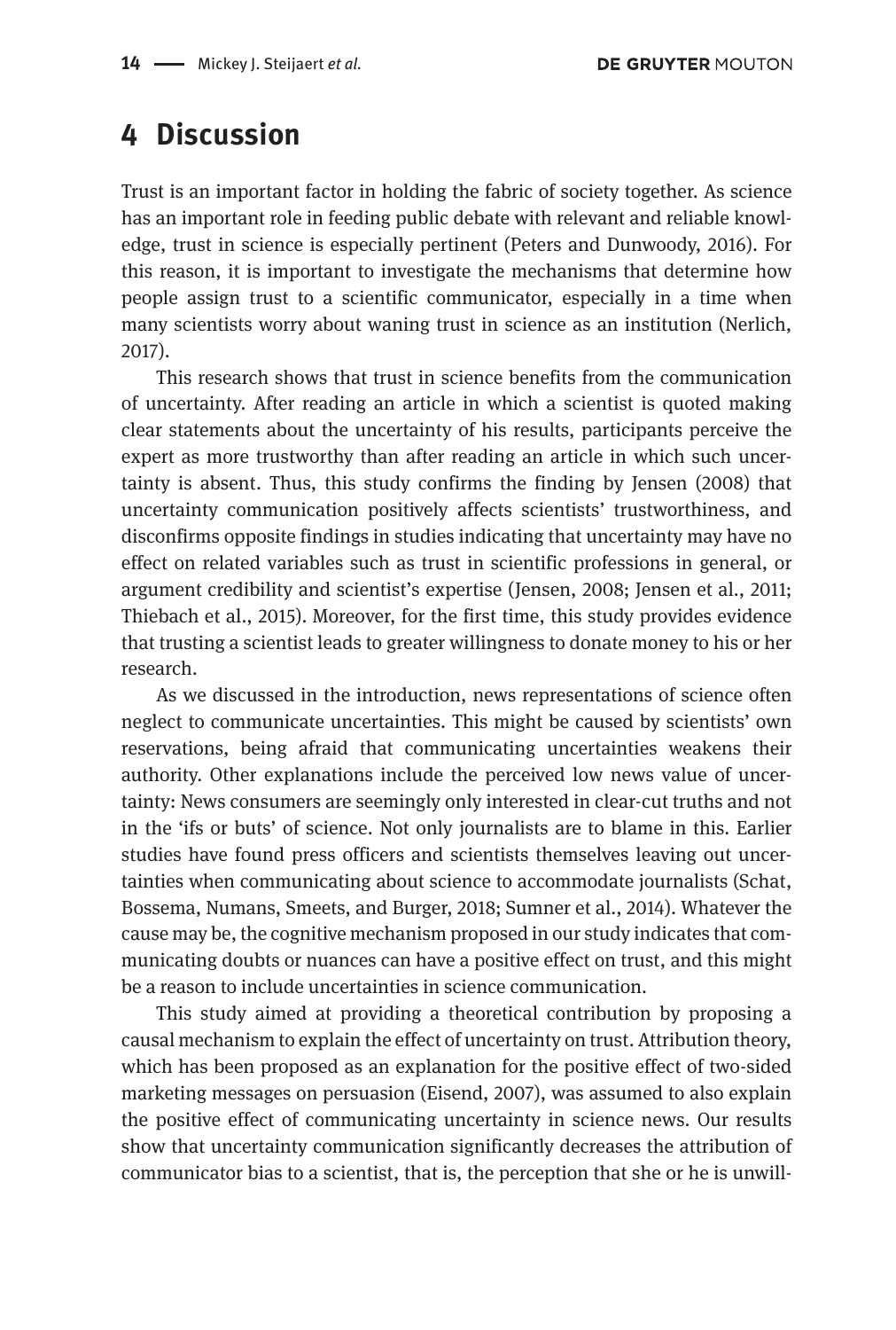ing to convey a truthful message about her or his study – just as a salesperson is considered less biased if she or he gives negative information about a product. Attributed bias in turn determines the researcher's trustworthiness.

One notable limitation of this study concerns the sample employed. Just as in the research by Jensen (2008), all participants in this study were at university or had recently graduated. There is reason to suspect that scientific education might influence the effect of uncertainty communication since those familiar with scientific practice will probably value thorough research reporting more – including uncertainty. The number of years of scientific education had no significant effect on trust in this study. However, this does not tell us much about those who have never seen a university building from the inside. Do they react as positively to scientific uncertainty as the student participants in this study? Ratcliff et al. (2018) found no link between uncertainty and researcher credibility in a larger, more representative sample, further substantiating the notion that scientific education affects one's reaction to uncertainty communication. We encourage future research in this field to test our assumptions in a sample that better represents the general science communication audience. As it stands, we argue that the goal of the current study was to investigate whether a mechanism exists that can explain the possibly counterintuitive finding from prior research that trust in science and scientists increases when they communicate being uncertain about their research. Our findings indicate that indeed such a mechanism exists in recipients of science communication. While this contributes to theoretical development, future research must ascertain whether such a mechanism is universal to all recipients or specific to certain social groups.

Another downside of experimental methods is that they possibly provoke effects of the experimental setting itself, such as intensified reading of the news articles. We encourage researchers to test our results in more natural settings, where participants are not explicitly ordered to read a certain science news text.

Furthermore, the sample size  $(N = 88)$  was not ideally suited to find small or moderately sized effects. The main effect of uncertainty communication on trust is strong  $(\eta G^2 = 0.34)$  and therefore easily detected, even by a sample of limited size. Care has to be taken though when interpreting the control analyses: interactions with uncertainty order and article topic. As the sample is underpowered to detect these interaction effects, we cannot entirely rule out the possibility of unnoticed order-/topic-effects.

Finally, causality claims must be handled with care in this study. Whereas the causal direction of the effects of uncertainty communication is solid (after all, the measurement of trust and communicator bias took place *after* the manipulation of uncertainty communication), the causality between communicator bias and trust remains a matter of inference. Though it seems theoretically valid to assume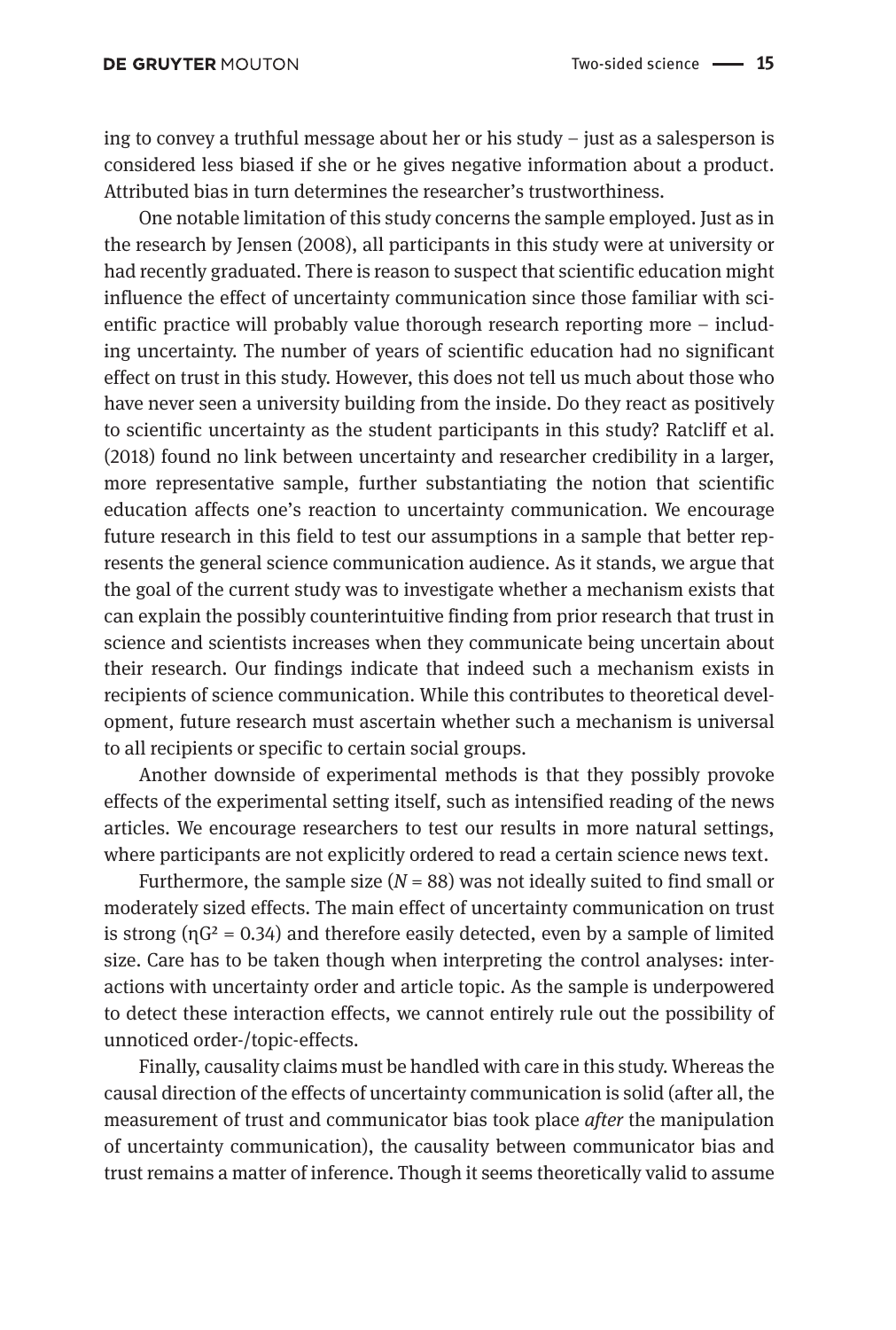an effect of communicator bias on trust, this causal effect cannot be derived from the empirical data.

In addition to the findings derived from our hypotheses, it is interesting to consider the order effects in this study. When participants faced a low-uncertainty scientist first and the high-uncertainty scientist second, they judged the high-uncertainty scientist as significantly less biased and more trustworthy. It seems, thus, that the effects of uncertainty communication are stronger if the article with no limitations comes first. This finding makes sense when put in the perspective of attribution theory. People have certain expectations of how people act – such as the expectation that a scientist probably expresses certainty about his or her own research findings (Kelley and Michela, 1980). If first confronted with a scientist that meets these expectations, this will only strengthen expectations towards scientists' general biases (i. e., a tendency to be certain about their own results) and increase contrast with the uncertain scientist in the second article. Subsequently, the decrease in perceived communicator bias and increase in trust only grow larger in this condition order.

In defining trust, we have built on the traditional conceptualization of trust as a dimension of credibility. Recently, scholars have proposed the notion of *epistemic trust* in the context of science communication (Hendriks, Kienhues and Bromme, 2016b). Epistemic trust indicates to what extent receivers put trust in scientists as conveyors of knowledge. Interestingly, Hendriks et al. (2016b) incorporate the notion that the audience should be able to "vigilantly identify sources whose intentions might lead to a loss of benevolence or of integrity" (p. 154). This notion closely resembles our concept of attributed communicator bias. Further research might benefit from a more extensive theoretical exploration of trust in the context of science communication and how perceived integrity and communicator bias play a role in this.

This study focused on the *lead scientist* in science news. In many news items it is not the lead scientist who reacts to his or her own work but rather an unaffiliated, supposedly objective scientist criticizing or complimenting their colleague (Stocking, 1999). In fact, providing 'balance' to a science news story by introducing an independent scientist is sometimes regarded as sound journalistic practice – even if providing more balance in fact unjustly undermines the lead scientists' credibility (Boykoff and Boykoff, 2004). Jensen (2008) did test the effect on credibility if an unaffiliated scientist communicated uncertainty, finding that it actually decreases perceived credibility.

Similarly, Binder, Hillback and Brossard (2016) found no such effect in the context of nanotechnology research. It would be interesting to expand the logic of attribution theory to the unaffiliated scientist. Does communicating uncertainty through an unaffiliated scientist perhaps lead to an increase in communicator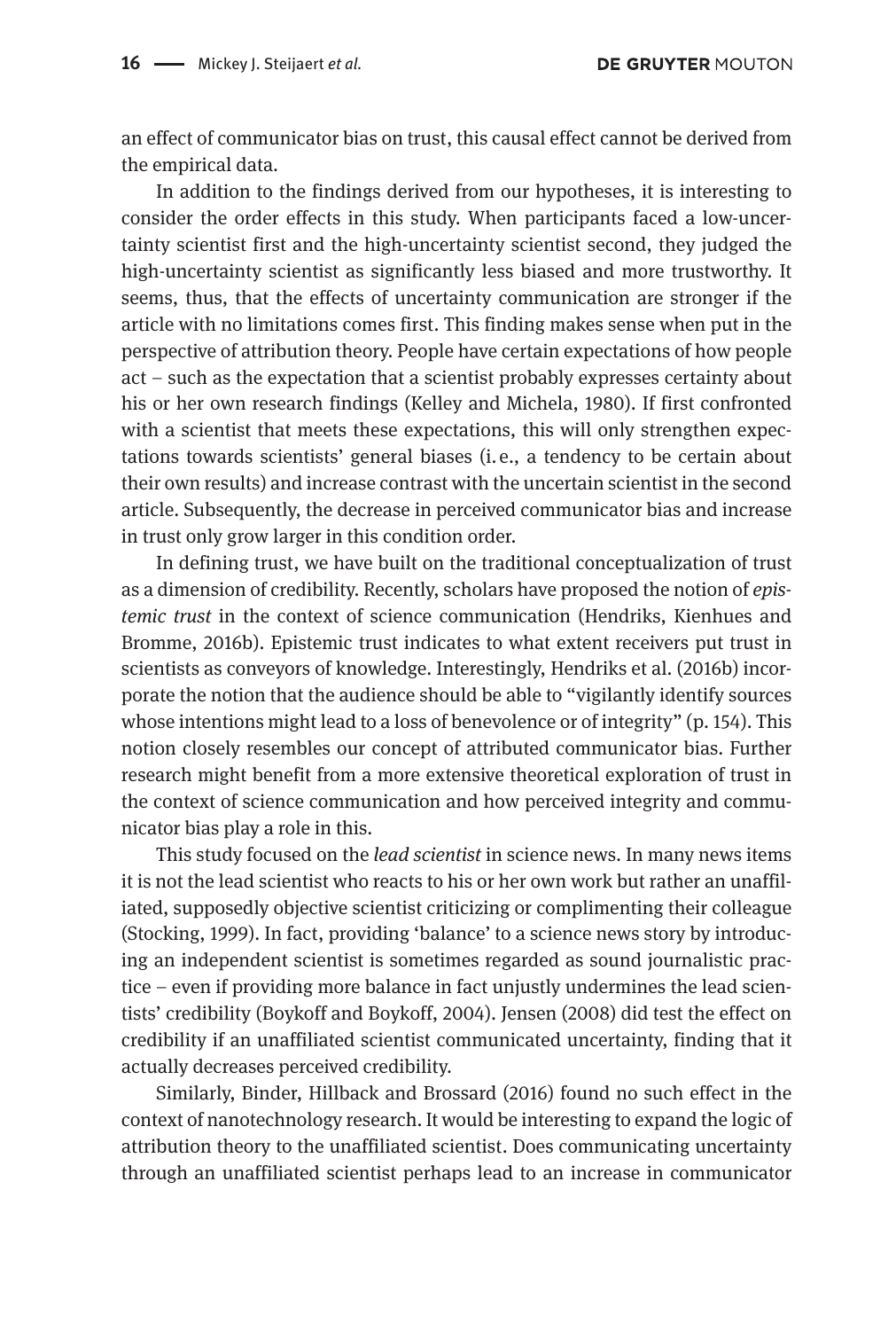bias, since this would feel like proof that the main scientist is holding something back?

It is important to note the difference between trust in the scientist and actual persuasive power of the message. While uncertainty communication might increase trust of the scientist quoted, it might at the same time diminish persuasiveness of the message itself, simply because the uncertainty factors convey to recipients that the study's results are unreliable. The same paradox occurs in two-sided marketing messages, where scholars have found the communication of negative product traits to *increase* message credibility but to simultaneously *decrease* buying intention (Eisend, 2007). It would be interesting for future scholars to explore how this interplay between uncertainty communication and persuasion works for science communication. Is this relationship completely linear? Or is there a specific 'tipping point' where the rise in trust no longer alleviates the negative influence of communicating uncertainty on the persuasiveness of the message? The fact that uncertainty communication positively influences donation intention indicates that uncertainty communication has persuasive value with regard to the scientific enterprise, but it is possible that uncertainty decreases the persuasive power with regard to the actual finding (e. g., the negative effects of consuming rhubarb). More research is certainly needed to provide conclusive answers to these questions.

This study represents one of the few investigations into the effectiveness of two-sidedness in science communication. As far as we know, it is the first study to do so using attribution theory and communicator bias as mediating variables. Moreover, it is the first to test the effects on behavioral intentions in a scientific context.

### **References**

- Binder, A. R., Hillback, E. D., & Brossard, D. (2016). Conflict or caveats? Effects of media portrayals of scientific uncertainty on audience perceptions of new technologies. *Risk Analysis*, *36*(4), 831–846.
- Boykoff, M. T., & Boykoff, J. M. (2004). Balance as bias: Global warming and the US prestige press. *Global Environmental Change*, *14*(2), 125–136.
- Crismore, A., & Vande Kopple, W. J. (1997). Hedges and readers: Effects on attitudes and learning. In R. Markkanen, & H. Schröder (Eds.), *Hedging and discourse: Approaches to the analysis of a pragmatic phenomenon in academic texts* (pp. 83–114). Berlin: Walter de Gruyter.
- Crowley, A. E., & Hoyer, W. D. (1994). An integrative framework for understanding two-sided persuasion. *Journal of Consumer Research*, *20*(4), 561–574.
- Eagly, A. H., Wood, W., & Chaiken, S. (1978). Causal inferences about communicators and their effect on opinion change. *Journal of Personality and Social Psychology*, *36*(4), 424–435.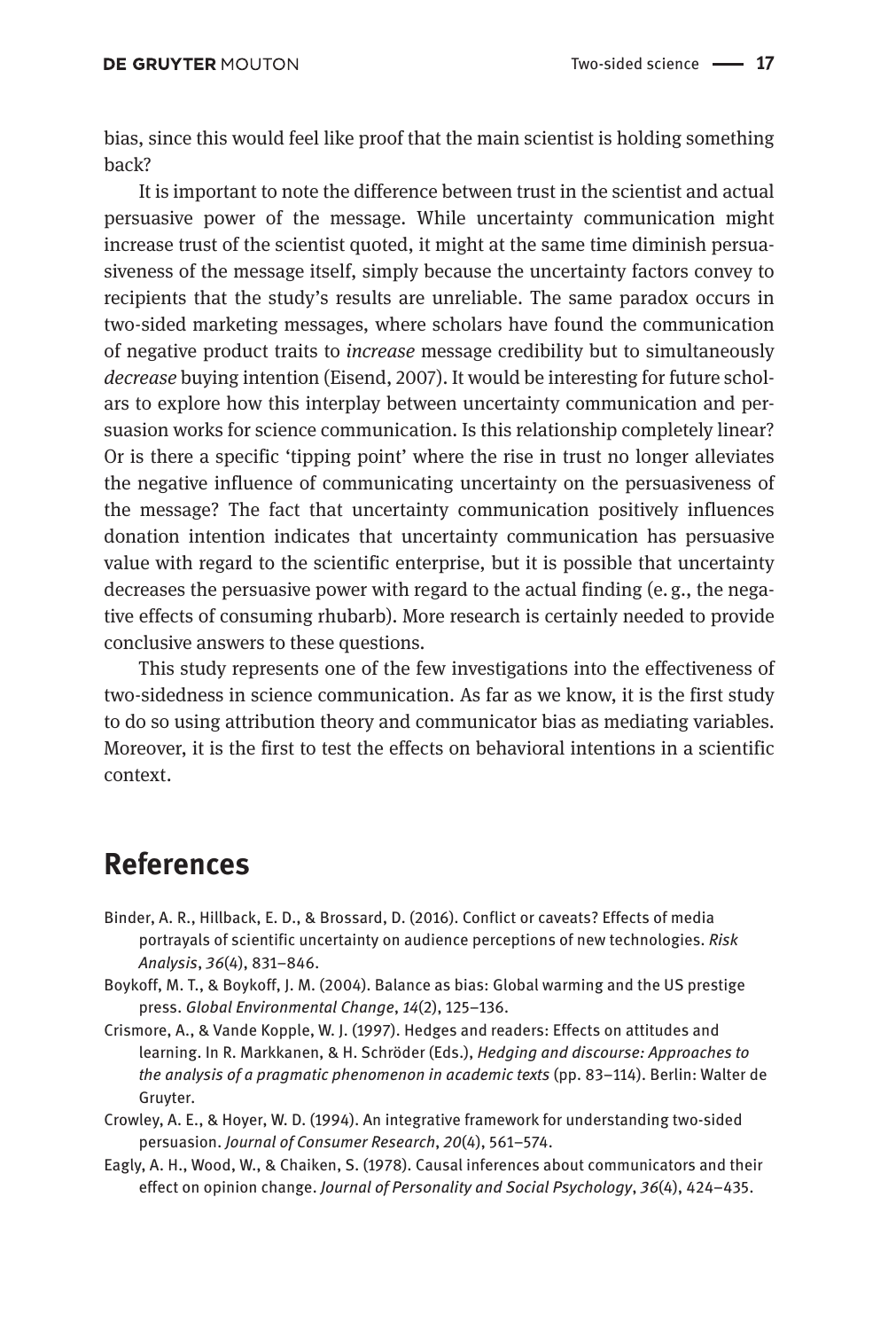Eisend, M. (2007). Understanding two-sided persuasion: An empirical assessment of theoretical approaches. *Psychology & Marketing*, *24*(7), 615–640.

- Feagan, B. G., Rutgeerts, P., Sands, B. E., Hanauer, S., Colombel, J. F., Sandborn, W. J., …, & Fox, I. (2013). Vedolizumab as induction and maintenance therapy for ulcerative colitis. *New England Journal of Medicine*, *369*(8), 699–710*.*
- Gaziano, C., & McGrath, K. (1986). Measuring the concept of credibility. *Journalism and Mass Communication Quarterly*, *63*(3), 451–462.
- Hendriks, F., Kienhues, D., & Bromme, R. (2016a). Disclose your flaws! Admission positively affects the perceived trustworthiness of an expert science blogger. *Studies in Communication Sciences*, *16*(2), 124–131.
- Hendriks, F., Kienhues, D., & Bromme, R. (2016b). *Trust in science and the science of trust.* In B. Blöbaum (Ed.), *Trust and communication in a digitized world* (pp. 143–159). Springer, Cham.
- Hovland, C. I., Janis, I. L., & Kelley, H. H. (1953). *Communication and persuasion; psychological studies of opinion change*. New Haven, CT: Yale University Press.
- Jensen, J. D. (2008). Scientific uncertainty in news coverage of cancer research: Effects of hedging on scientists' and journalists' credibility. *Human Communication Research*, *34*(3), 347–369.
- Jensen, J. D., Carcioppolo, N., King, A. J., Bernat, J. K., Davis, L., Yale, R., & Smith, J. (2011). Including limitations in news coverage of cancer research: Effects of news hedging on fatalism, medical skepticism, patient trust, and backlash. *Journal of Health Communication*, *16*(5), 486–503.
- Kelley, H. H. (1973). The processes of causal attribution. *American Psychologist*, *28*(2), 107–128.
- Kelley, H. H., & Michela, J. L. (1980). Attribution theory and research. *Annual Review of Psychology*, *31*, 457–501.
- Lai, W. Y. Y., & Lane, T. (2009). Characteristics of medical research news reported on front pages of newspapers. *Plos one*, *4*(7), e6103.
- Larsson, S. C., Drca, N., Jensen-Urstad, M., & Wolk, A. (2015). Coffee consumption is not associated with increased risk of atrial fibrillation: Results from two prospective cohorts and a meta-analysis. *BMC medicine*, *13*, 207–214*.*
- Leshner, A. I. (2003). Public engagement with science. *Science*, *299*(5609), 977.
- Mellor, F. (2010). Negotiating uncertainty: Asteroids, risk and the media. *Public Understanding of Science*, *19*(1), 16–33.
- Montoya, A. K., & Hayes, A. F. (2017). Two condition within-participant statistical mediation analysis: A path-analytic framework. *Psychological Methods*, *22*(1), 6–27.
- Nerlich, B. (2017). Public trust in science: Myths and realities. Retrieved February 17, 2018 from [http://blogs.nottingham.ac.uk/makingsciencepublic/2017/04/28/public-trust-science](http://blogs.nottingham.ac.uk/makingsciencepublic/2017/04/28/public-trust-science-myths-realities)[myths-realities](http://blogs.nottingham.ac.uk/makingsciencepublic/2017/04/28/public-trust-science-myths-realities)/.
- O'Keefe, D. J. (2016). *Persuasion: Theory and research* (3rd ed.). Thousand Oaks, CA: Sage Publications.
- Pechmann, C. (1990). How do consumer inferences mediate the effectiveness of two-sided messages? In M. E. Goldberg et al. (Eds.), *Advances in consumer research* (pp. 337–341). Ann Arbor, MI: Association for Consumer Research.
- Pedersen, M., Giorgis-Allemand, L., Bernard, C., Aguilera, I., Andersen, A. M. N., Ballester, F., …, & Dedele, A. (2013). Ambient air pollution and low birthweight: A European cohort study (ESCAPE). *The lancet Respiratory medicine*, *1*(9), 695–704.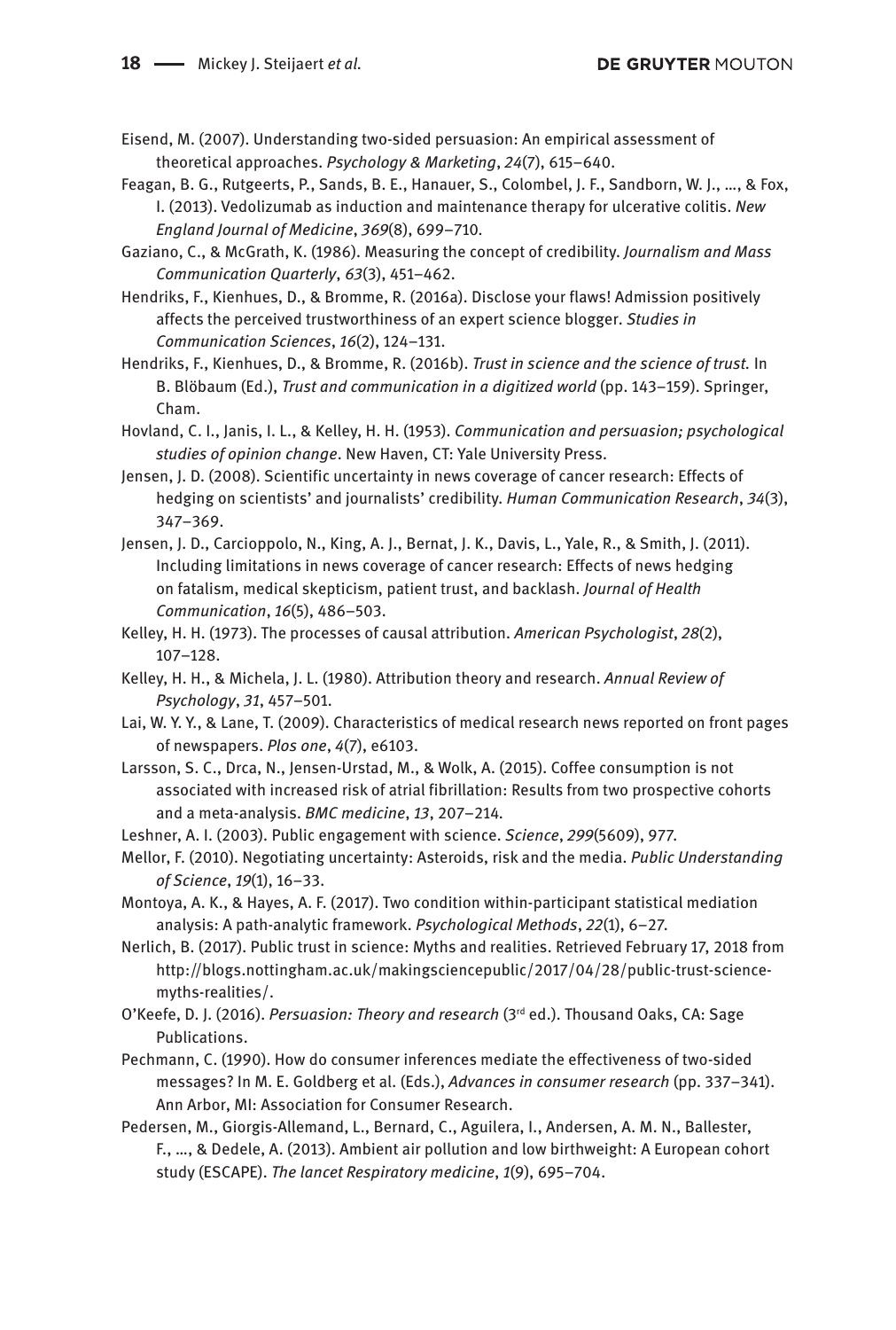Pellechia, M. G. (1997). Trends in science coverage: A content analysis of three U.S. newspapers. *Public Understanding of Science*, *6*(1), 49–68.

- Peters, H. P., & Dunwoody, S. (2016). Scientific uncertainty in media content: Introduction to this special issue. *Public Understanding of Science*, *25*(8), 893–908.
- Post, S. (2016). Communicating science in public controversies: Strategic considerations of the German climate scientists. *Public Understanding of Science*, *25*(1), 61–70.
- Post, S., & Maier, M. (2016). Stakeholders' rationales for representing uncertainties of biotechnological research. *Public Understanding of Science*, *25*(8), 944–960.
- Ratcliff, C. L., Jensen, J. D., Christy, K., Crossley, K., & Krakow, M. (2018). News coverage of cancer research: Does disclosure of scientific uncertainty enhance credibility? In H. D. O'Hair (Ed.), *Risk and health communication in an evolving media environment*. New York, NY: Routledge.

Retzbach, J., Otto, L., & Maier, M. (2016). Measuring the perceived uncertainty of scientific evidence and its relationship to engagement with science. *Public Understanding of Science*, *25*(6), 638–655.

- Schat, J., Bossema, F. G., Numans, M. E., Smeets, I., & Burger, J. P. (2018). Overdreven gezondheidsnieuws. Relatie tussen overdrijving in academische persberichten en in nieuwsmedia [Exaggerated health news. Relation between exaggeration in academic press releases and news media]. *Nederlands Tijdschrift voor Geneeskunde*, *162*, 5.
- Sen, S., & Lerman, D. (2007). Why are you telling me this? An examination into negative consumer reviews on the web. *Journal of Interactive Marketing*, *21*(4), 76–94.
- Singer, E. (1990). A question of accuracy: How journalists and scientists report research on hazards. *Journal of Communication*, *40*, 102–116.
- Stocking, S. H. (1999). How journalists deal with scientific uncertainty. In S. M. Friedman et al. (Eds.), *Communicating uncertainty: Media coverage of new and controversial science*  (pp. 23–42). New York, NY: Routledge.
- Stocking, S. H., & Holstein, L. W. (1993). Constructing and reconstructing scientific ignorance. *Science Communication*, *15*(2), 186–210.
- Stocking, S. H., & Holstein, L. W. (2009). Manufacturing doubt: Journalists' roles and the construction of ignorance in a scientific controversy. *Public Understanding of Science*, *18*(1), 23–42.
- Sumner, P., Vivian-Griffiths, S., Boivin, J., Williams, A., Venetis, C. A., Davies, A., … & Boy, F. (2014). The association between exaggeration in health-related science news and academic press releases: Retrospective observational study. *Bmj*, *349*, g7015.
- Thiebach, M., Mayweg-Paus, E., & Jucks, R. (2015). "Probably true" says the expert: How two types of lexical hedges influence students' evaluation of scientificness. *European Journal of Psychology of Education*, *30*(3), 369–384.
- Weingart, P. (2012). The lure of the mass media and its repercussions on science. In S. Rödder et al. (Eds.), *The Sciences' Media Connection–Public Communication and its Repercussions*  (pp. 17–32). Dordrecht, The Netherlands: Springer.
- Weiss, C. H., & Singer, E. (1988). *Reporting of social science in the national media.* New York: Russell Sage Foundation.
- Wheeler, R. T. (2009). Nonprofit advertising: Impact of celebrity connection, involvement and gender on source credibility and intention to volunteer time or donate money. *Journal of Nonprofit & Public Sector Marketing*, *21*(1), 80–107.
- Whitehead, J. L., Jr. (1968). Factors of source credibility. *Quarterly Journal of Speech*, *54*, 59–63.